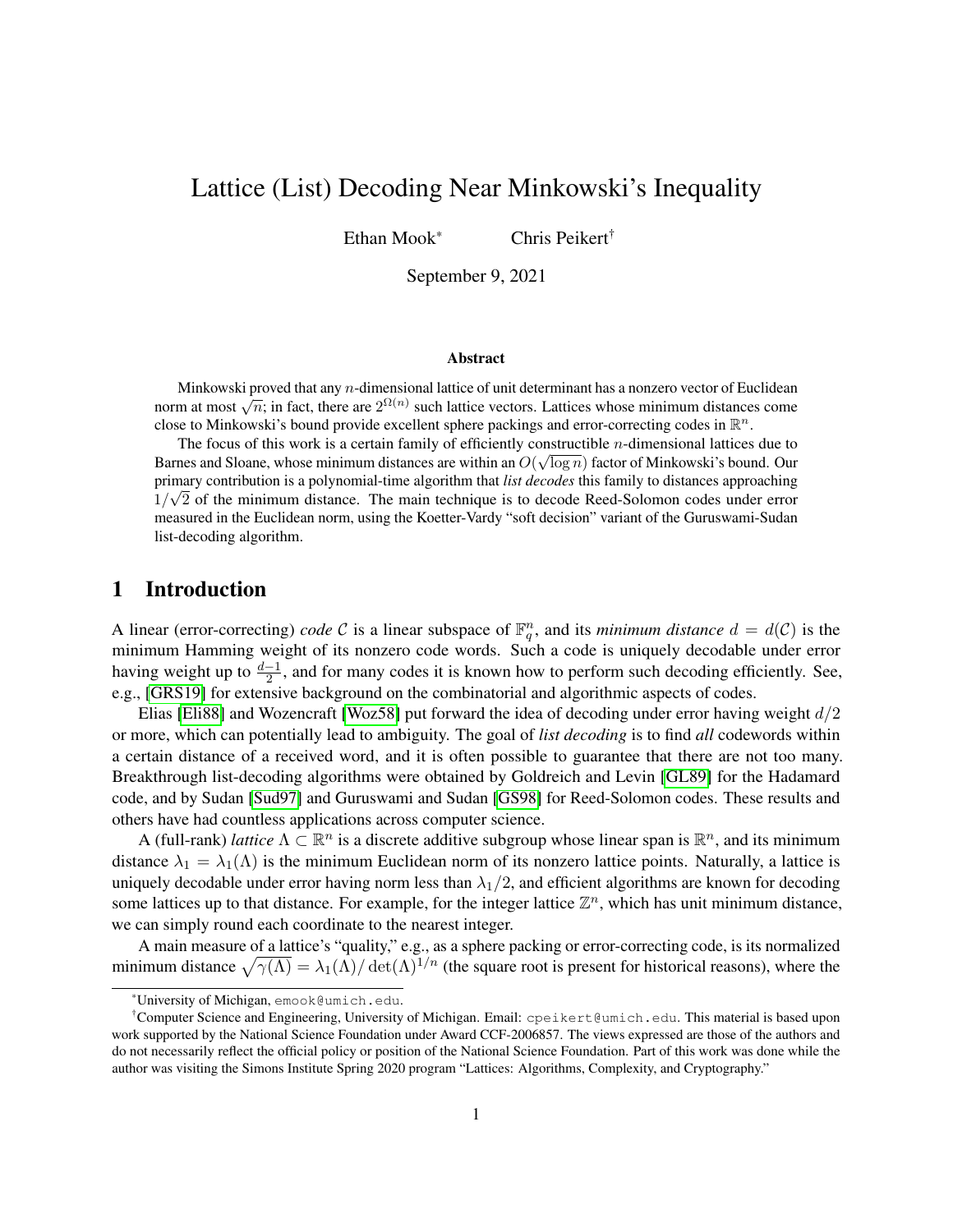determinant det( $\Lambda$ ) = vol( $\mathbb{R}^n/\Lambda$ ) is the covolume of the lattice, i.e., the absolute value of the determinant of any Z-basis of  $\Lambda$ . A theorem of Minkowski bounds this quality by  $\sqrt{\gamma(\Lambda)} \leq \sqrt{n}$  for any lattice  $\Lambda \subseteq \mathbb{R}^n$ ; in fact, a refined version says that there are an exponential  $2^{\Omega(n)}$  number of lattice vectors of norm at most  $\sqrt{n} \cdot \det(\Lambda)^{1/n}$ . There exist infinite families of lattices whose minimum distances are asymptotically tight with Minkowski's bound (up to a small constant factor), and there are efficiently constructible families that are nearly tight with it (see [\[CS99\]](#page-12-4) for extensive background, and below for further details).

Lattice (list) decoding. Motivated by the many similarities between codes and lattices, Grigorescu and Peikert [\[GP12\]](#page-12-5) initiated the study of (efficient) list decoding for lattices, and, building on the unique-decoding algorithm of Micciancio and Nicolosi [\[MN08\]](#page-13-2), gave an algorithm for the well known Barnes-Wall family of lattices BW<sub>k</sub>  $\subset \mathbb{R}^n$ , where  $n = 2^k$ . Their algorithm's running time, and hence list size, is polynomial in n for decoding distances approaching the minimum distance  $\lambda_1(BW_k) = \Theta(\sqrt{n})$  (but at this threshold and for decoding distances approaching the minimum distance  $\lambda_1(BW_k) = \Theta(\sqrt{n})$  (but at this threshold and beyond, the list size can be super-polynomial). However, Barnes-Wall lattices have only moderately good quality: compared to Minkowski's inequality, they satisfy the much tighter bound  $\sqrt{\gamma(BW_k)} = O(n^{1/4})$ . So, the results of [\[GP12\]](#page-12-5) are quite far from optimal in terms of (determinant-normalized) decoding distance. By contrast, a recent work of Ducas and Pierrot [\[DP19\]](#page-12-6) gave, for a certain family of lattices, a simple and By contrast, a fectric work of Ducas and Fierrot [DF19] gave, for a certain failing of fattices, a simple and efficient decoding algorithm for normalized distance  $\Theta(\sqrt{n}/\log n)$ , which is tight with Minkowski's bound up to an O(log n) factor. However, their algorithm only performs *unique* (not list) decoding, below half the minimum distance.

In this work we focus on an infinite family of lattices  $\Lambda_n \subset \mathbb{R}^n$ , originally constructed by Barnes and Sloane [\[BS83\]](#page-12-7), having normalized minimum distance  $\sqrt{\gamma(\Lambda_n)} = \Omega(\sqrt{n/\log n})$ . Our main contribution is a polynomial-time list-decoding algorithm for this family, which decodes to distance nearly  $\lambda_1(\Lambda_n)/\sqrt{2}$ . An immediate corollary is the first (to our knowledge) polynomial-time *unique* decoder for this family, for up to half the minimum distance. In summary, we obtain efficient (list-)decoding algorithms for distances within an  $O(\sqrt{\log n})$  factor of the universal barrier implied by Minkowski's theorem (since for any lattice there can an  $O(\sqrt{\log n})$  factor of the universal barrier implied by Milkowski's theorem (since to be exponentially many lattice points within normalized distance  $\sqrt{n}$  of a target point).

<span id="page-1-0"></span>**Theorem 1.1.** *There is an efficiently constructible family of lattices*  $\Lambda = \Lambda_n \subset \mathbb{R}^n$  *having normalized minimum distance*  $\lambda_1(\Lambda) / \det(\Lambda)^{1/n} = \Omega(\sqrt{n / \log n})$ *, which for any constant*  $\varepsilon > 0$  *are list decodable to within distance*  $(1/\sqrt{2}-\varepsilon) \cdot \lambda_1(\Lambda)$  *in some*  $poly(n)$  *time.* 

We remark that  $\lambda_1(\Lambda)/$ √ 2 is a natural generic barrier for (combinatorially) efficient list decoding on lattices. On the one hand, Rankin's bound implies that for any lattice  $\Lambda \subset \mathbb{R}^n$  and target point, there are at most  $2n$  lattice points within distance  $\lambda_1(\Lambda)/\sqrt{2}$  of the target (this is analogous to Johnson's bound for codes). On the other hand, for any constant  $\varepsilon > 0$  there exists a family of "locally dense" lattices  $\Lambda_n \subset \mathbb{R}^n$ and target points  $\mathbf{t}_n \in \mathbb{R}^n$  for which there are  $\exp(n^{\Omega(1)})$  points in  $\Lambda_n$  within distance  $(1/\sqrt{2} + \varepsilon) \cdot \lambda_1(\Lambda_n)$ of  $t_n$  [\[Mic98\]](#page-13-3). In fact, as shown in [\[Mic12\]](#page-13-4), the family of lattices from [Theorem 1.1](#page-1-0) has this property, but with  $1/\sqrt{2}$  replaced by  $\sqrt{2/3}$ . It is an interesting question whether constant factors smaller than  $\sqrt{2/3}$  for local density, or larger than  $1/\sqrt{2}$  for efficient list decoding, can be obtained for this family.

Finally, we point out that the lattices from [Theorem 1.1](#page-1-0) also have efficiently constructible *short* bases, Thing, we point out that the fattlees from Theorem 1.1 also have emercing constructione short bases.<br>consisting of vectors whose norms are within a  $\sqrt{n}$  factor of the minimum distance (see [Remark 5.3\)](#page-11-0). This can be useful for *encoding*, where one typically wants to map a message to a relatively short lattice point: its norm corresponds to the power required to send it, and one wants to minimize the power-to-noise ratio. By contrast, for the uniquely decodable lattices studied in [\[DP19\]](#page-12-6), relatively short nonzero lattice vectors are not known, and may even be infeasible to compute, so it is unclear whether power-efficient encoding is possible.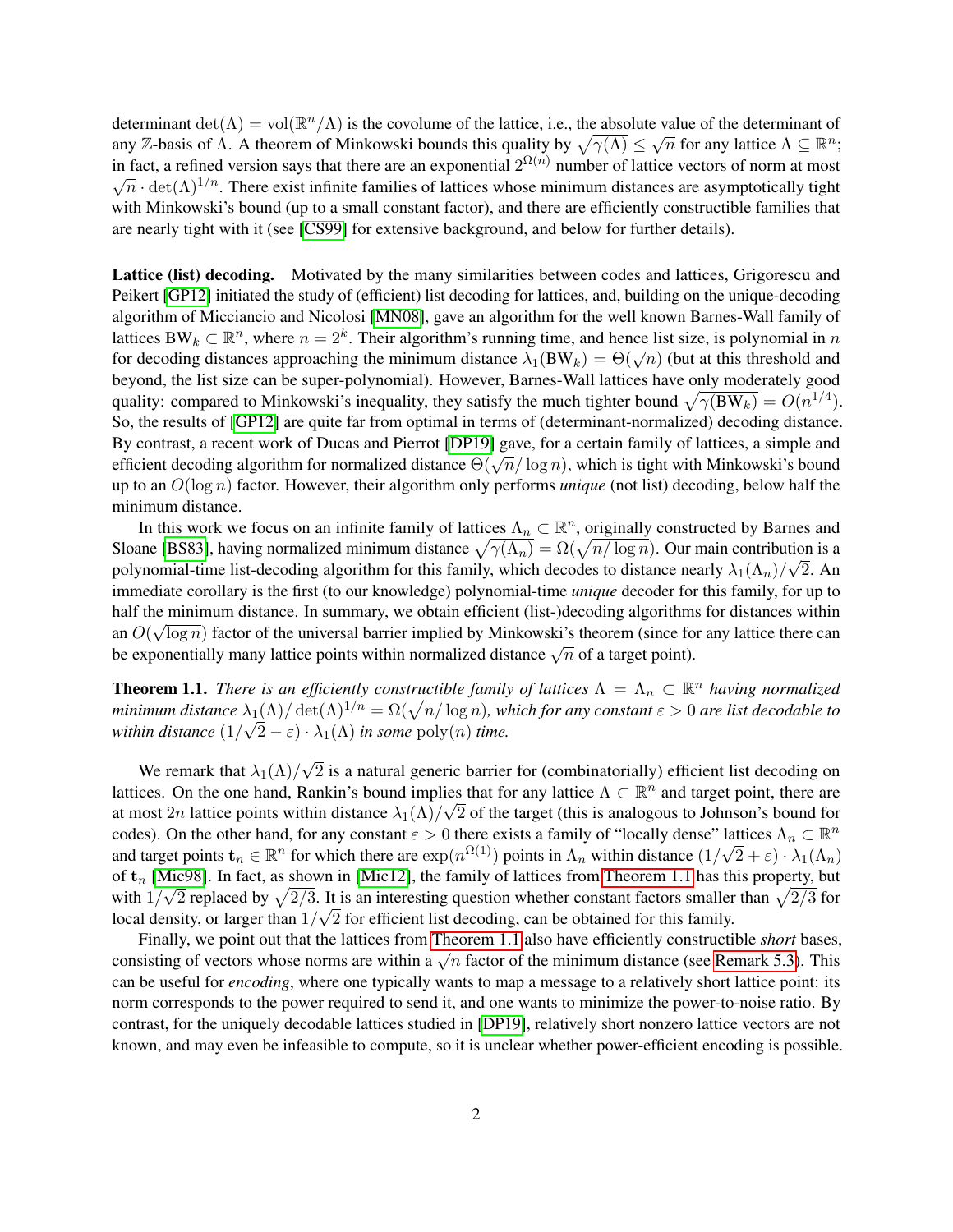Techniques and organization. The family of lattices from [Theorem 1.1](#page-1-0) is obtained by applying "Construction D" [\[CS99\]](#page-12-4) to a certain tower of BCH codes, which are subfield subcodes of certain Reed-Solomon codes. It was shown in [\[BS83,](#page-12-7) [Mic12\]](#page-13-4) that this family of lattices yields an excellent packing, with normalized minimum distance  $\Omega(\sqrt{n/\log n})$ . We obtain an efficient list-decoding algorithm for this family as follows.

First, in [Section 3](#page-3-0) we give an efficient list-decoding algorithm for any prime-subfield subcode  $C = \mathcal{R} \cap \mathbb{F}_p^n$ of a Reed-Solomon code  $\mathcal{R} \subseteq \mathbb{F}_{p^r}^n$  (which in particular includes the BCH codes mentioned above), where error is measured in the *Euclidean* (rather than Hamming) norm. More specifically, embedding the code  $C \subseteq \mathbb{F}_p^n$ into  $(\mathbb{R}/p\mathbb{Z})^n$  in the natural way, the algorithm recovers all codewords of C that are within squared Euclidean norm nearly  $d/2$  of an arbitrary received word in  $(\mathbb{R}/p\mathbb{Z})^n$ , where d is the minimum *Hamming* distance of R (and hence is a lower bound on the minimum distance of C). The core of our algorithm is the Koetter-Vardy [\[KV03\]](#page-13-5) "soft-decision" list decoder for Reed-Solomon codes, which takes as one of its inputs a *reliability vector* representing the probability of each field element at each position of the received word. However, in our setting there are no probabilities, just a fixed received word in  $(\mathbb{R}/p\mathbb{Z})^n$ . We use it to define an *implicit* reliability vector, and show that with this vector the Koetter-Vardy algorithm recovers all codewords within the desired Euclidean norm. In fact, using the framework of [\[KV01\]](#page-13-6) we show that our choice of reliability vector yields an optimal tradeoff between code dimension and Euclidean decoding distance for the analysis of the Koetter-Vardy soft-decision decoder, for squared distances at most  $n/4$ .

Next, in [Section 4](#page-8-0) we give a list-decoding algorithm for any Construction D lattice defined by a tower of codes over a prime field  $\mathbb{F}_p$ , using subroutines that list decode the component codes to appropriate distances (in any  $\ell_q$  norm, including the Euclidean norm). The algorithm naturally arises from the iterative definition of Construction D, and works by recursively recovering each nearby lattice vector from its least- to mostsignificant digit in base p. (A similar algorithm for *unique* decoding of Construction D lattices was studied in [\[MKO18\]](#page-13-7), with a focus on simulation in moderate dimensions for BCH codes, but no theorems about its behavior were given.) The depth of the recursion is the number of codes in the tower, and the branching factor at each level of the recursion is the size of the list output by the decoding subroutine at that level.

Finally, in [Section 5](#page-10-0) we recall the lattice family obtained by instantiating Construction D with a certain tower of BCH codes, and instantiate the subroutines in the list-decoding algorithm from [Section 4](#page-8-0) with the algorithm from [Section 3.](#page-3-0) Because a tower of  $\Theta(\log n)$  codes is needed to obtain the desired density, to obtain a polynomial-time algorithm we need to ensure constant  $O(1)$  list sizes for each code in the tower. This allows us list decode the lattice to within a  $1/\sqrt{2} - \varepsilon$  factor of its minimum distance in the Euclidean norm, for any constant  $\varepsilon > 0$ .

Acknowledgments. We thank Daniele Micciancio and the anonymous reviewers for helpful comments on the presentation.

## <span id="page-2-0"></span>2 Preliminaries

For real vectors  $\mathbf{v} = (v_1, \dots, v_n), \mathbf{w} = (w_1, \dots, w_n) \in \mathbb{R}^n$ , define their inner product as  $\langle \mathbf{v}, \mathbf{w} \rangle :=$  $\sum_{i=1}^n v_iw_i$ . For any positive integer p, let  $\mathbb{Z}_p := \mathbb{Z}/p\mathbb{Z}$  denote the quotient group of the integers modulo p. When p is prime, we identify  $\mathbb{Z}_p$  with the finite field  $\mathbb{F}_p$  in the obvious way. Fixing some arbitrary set of representatives of  $\mathbb{Z}_p$  (e.g.,  $\{0, 1, \ldots, p-1\}$ ), for  $v \in \mathbb{Z}_p$  let  $\overline{v} \in \mathbb{Z}$  denote its representative, and extend this notation coordinate-wise to vectors over  $\mathbb{Z}_p$ . Similarly, let  $\mathbb{R}_p := \mathbb{R}/p\mathbb{Z}$  be the quotient group of the real numbers modulo the integer multiples of p; then  $\mathbb{Z}_p$  is a subgroup of  $\mathbb{R}_p$ .

For  $y \in \mathbb{R}_p$ , we define  $|y| := \min\{|z| : z \in \mathbb{R} \cap (y + p\mathbb{Z})\}$  to be the minimal absolute value over all real numbers congruent to y (modulo  $p\mathbb{Z}$ ). Equivalently, it is the absolute value of the single element in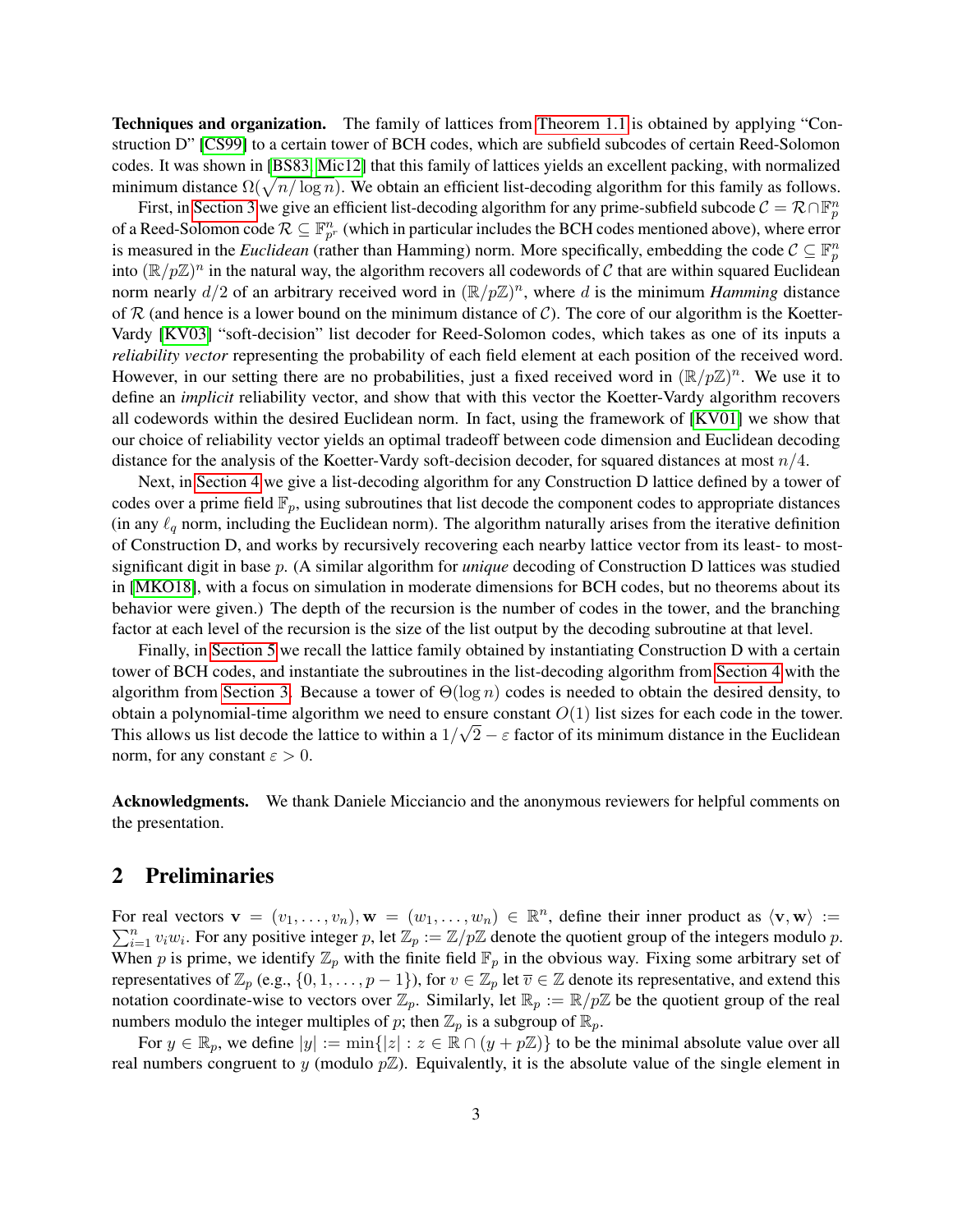$[-p/2, p/2) \cap (y + p\mathbb{Z})$ . For  $\mathbf{y} = (y_1, \dots, y_n) \in \mathbb{R}_p^n$ , we define the Euclidean norm

$$
\|\mathbf{y}\| := \left(\sum_{i=1}^n |y_i|^2\right)^{1/2} = \min\{\|\mathbf{z}\| : \mathbf{z} \in \mathbb{R}^n \cap (\mathbf{y} + p\mathbb{Z}^n)\}.
$$

**Error-correcting codes.** For a prime power q and nonnegative integers  $k \leq n \leq q$ , a *Reed-Solomon code* [\[RS60\]](#page-13-8) of length *n* and dimension *k* over  $\mathbb{F}_q$  is the set

$$
\mathcal{R}_{\mathbb{F}_q}[n,k] := \{ (p(\alpha_1), p(\alpha_2), \dots, p(\alpha_n)) \in \mathbb{F}_q^n : p(X) \in \mathbb{F}_q[X], \deg(p) < k \}
$$

for some fixed distinct evaluation points  $\alpha_1, \ldots, \alpha_n \in \mathbb{F}_q$ . It is easy to see that R is a linear code (i.e., a linear subspace), and that its minimum Hamming distance  $d := \min_{\mathbf{c} \in \mathcal{R}} \mathrm{wt}(\mathbf{c}) = n - k + 1$ , because a polynomial  $p(X) \in \mathbb{F}_q[X]$  can have at most  $\deg(p)$  zeros (and this is attainable when  $\deg(p) \leq q$ ). It is also clear that for any  $k \leq k'$  we have  $\mathcal{R}[n,k] \subseteq \mathcal{R}[n,k']$ . For our purposes it is convenient to define the adjusted rate  $R^* = (k-1)/n = 1 - d/n$ .

If q is a power of a prime p, making  $\mathbb{F}_p$  a subfield of  $\mathbb{F}_q$ , *BCH codes* [\[BR60,](#page-12-8) [Hoc59\]](#page-12-9) can be obtained as  $\mathbb{F}_p$ -subfield subcodes of certain Reed-Solomon codes. More specifically, letting  $\mathbb{F}_q^* = \mathbb{F}_q \setminus \{0\}$  be the set of evaluation points, the (primitive, narrow-sense) BCH code of designed distance  $1 \le d \le n$  is defined as

$$
\mathcal{C}_{\mathbb{F}_q}[n=q-1,d]:=\mathcal{R}_{\mathbb{F}_q}[n,k=n-d+1]\cap\mathbb{F}_p^n.
$$

Clearly,  $C_{\mathbb{F}_q}[n,d]$  has minimum distance at least d (because it is a subset of a distance-d code). It follows from the nesting property of Reed-Solomon codes that for any  $d \le d'$  we have  $\mathcal{C}_{\mathbb{F}_q}[n,d] \supseteq \mathcal{C}_{\mathbb{F}_q}[n,d']$ . It is also known that  $\mathcal{C}_{\mathbb{F}_q}[n,d]$  is efficiently constructible, in the sense that an  $\mathbb{F}_p$ -basis for it can be produced in time  $poly(n)$ . Finally, its dimension k satisfies the following well known bound (see, e.g., [\[GRS19,](#page-12-0) Exercise 5.10]).

<span id="page-3-1"></span>**Lemma 2.1.** For  $1 \le d \le n = q-1$ , the BCH code  $\mathcal{C}_{\mathbb{F}_q}[n,d]$  has codimension  $n-k \leq \lceil \frac{p-1}{p}(d-1) \rceil \log_p q$ .

Lattices. A *lattice*  $\Lambda$  is a discrete additive subgroup of  $\mathbb{R}^n$ . If its linear span is  $\mathbb{R}^n$ , the lattice is said to be *full rank*; from now on, we limit our attention to such lattices. Any lattice is generated (non-uniquely) as the integer linear combinations of the vectors in a *basis*  $\mathbf{B} = \{\mathbf{b}_1, \dots, \mathbf{b}_n\}$ , as  $\Lambda = \{\sum_{i=1}^n z_i \mathbf{b}_i : z_i \in \mathbb{Z}\}$ . The *minimum distance*  $\lambda_1(\Lambda) := \min_{\mathbf{v} \in \Lambda \setminus \{0\}} \|\mathbf{v}\|$  is the length of any shortest nonzero lattice vector. The *determinant*  $det(\Lambda) := vol(\mathbb{R}^n/\Lambda) = |det(\mathbf{B})|$  is the absolute value of the determinant of any basis of the lattice.

A standard way of measuring the "density" of a lattice is to normalize its minimum distance by its (dimension-adjusted) determinant. More specifically, for a (full-rank) lattice  $\Lambda \subset \mathbb{R}^n$ , its normalized minimum distance is  $\lambda_1(\Lambda)/\det(\Lambda)^{1/n}$ . A simple application of a theorem of Minkowski yields the infinitum distance is  $\lambda_1(\Lambda)$  det( $\Lambda$ )<sup>1</sup>. A simple application of a theorem of Minkowski yields the inequality  $\lambda_1(\Lambda) \leq \sqrt{n} \cdot \det(\Lambda)^{1/n}$ , which is often called Minkowski's bound. This bound is known to be tight up to a constant factor, i.e., there exists an infinite family of n-dimensional lattices  $\Lambda_n$  of unit determinant for which  $\lambda_1(\Lambda) = \Omega(\sqrt{n}).$ 

### <span id="page-3-0"></span>3 Decoding Reed-Solomon Subfield Subcodes in the Euclidean Norm

In this section we give a list decoder, for error measured in the *Euclidean norm*, for the  $\mathbb{F}_p$ -subfield subcode  $C = \mathcal{R} \cap \mathbb{F}_p^n$  (for a prime p) of any Reed-Solomon code  $\mathcal{R} = \mathcal{R}_{\mathbb{F}_q}[n, k > 1]$ , where  $q = p^r$  for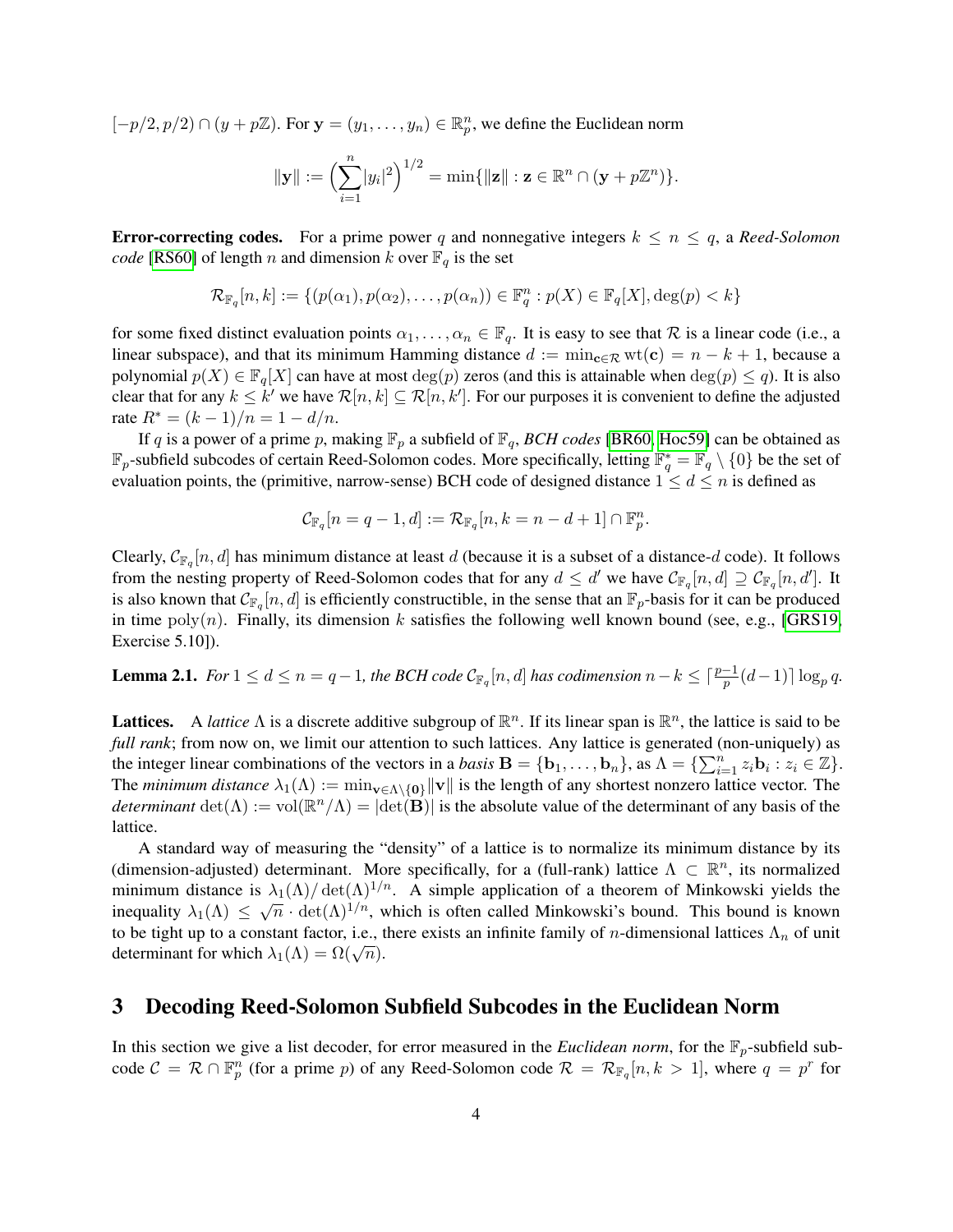some  $r \ge 1$ . (In particular, this includes BCH codes.) More specifically, given a received word in  $\mathbb{R}_p^n$ , the decoder outputs all codewords in C that are within Euclidean norm nearly  $\sqrt{d/2}$  of the received word, where  $d = n - k + 1$  is the minimum Hamming distance of the Reed-Solomon code (and hence a lower bound on the minimum Hamming distance of  $C$ ).

The heart of our algorithm is the "soft-decision" list-decoding algorithm of Koetter and Vardy [\[KV03\]](#page-13-5) for Reed-Solomon codes, which uses data about the *likelihood* of each alphabet symbol in each position. More precisely, to decode a length-n Reed-Solomon code over  $\mathbb{F}_q$ , their algorithm takes as one of its inputs a so-called *reliability vector*  $\Pi \in [0, 1]^{qn}$ . Such a vector consists of n length-q blocks, where the jth entry of the *i*th block represents the probability that the transmitted codeword had the *j*th element of  $\mathbb{F}_q$  in its *i*th coordinate. That is, each of the length-q blocks in  $\Pi$  is a probability mass function, and in particular has unit  $\ell_1$  norm.

In our setting, we have no explicit probabilities of transmitted symbols, only a received word  $y \in \mathbb{R}_p^n$ . In [Section 3.1](#page-4-0) we define a mapping that converts the received word to an *implicit* reliability vector, which we provide to the Koetter-Vardy soft decoder. As we show in [Section 3.2,](#page-5-0) this choice of reliability vector allows the decoder to find all codewords within a desired Euclidean distance of the received vector.<sup>[1](#page-4-1)</sup> Moreover, in [Section 3.3](#page-7-0) we show that our choice of reliability vector is essentially optimal for the range of decoding distances that are relevant to this work (and even somewhat beyond).

#### <span id="page-4-0"></span>3.1 Reliability Vectors

We now define the mapping from received words to reliability vectors. For  $c \in \mathbb{F}_q \setminus \mathbb{F}_p$  define  $[c] = \mathbf{0} \in [0, 1]^p$ , and for  $c \in \mathbb{F}_p$  define  $[c] \in \{0,1\}^p$  to be the indicator vector of c, i.e., the entry indexed by c is 1 and all other entries are 0. We extend this definition to  $\mathbb{R}_p$  by mapping each interval  $(c, c + 1) \subseteq \mathbb{R}_p$  to the open line segment  $\{(1-t)[c]+t[c+1]: t \in (0,1)\} \subseteq [0,1]^p$  in the natural way. In other words, for  $y \in [c, c+1]$  we define

<span id="page-4-3"></span>
$$
[y] := [c] + ([c+1] - [c]) \cdot |y - c|. \tag{3.1}
$$

We extend the notation  $[\cdot]$  to vectors by applying it entry-wise, mapping *n*-dimensional vectors to  $[0,1]^{pn}$ .<sup>[2](#page-4-2)</sup> Following the terminology of [\[KV03\]](#page-13-5), we call  $[\mathbf{y}] \in [0, 1]^{pn}$  the *reliability vector* of a received word  $\mathbf{y} \in \mathbb{R}_{p}^{n}$ .

<span id="page-4-4"></span>**Lemma 3.1.** For any  $y \in \mathbb{R}_p^n$  and  $\mathbf{c} \in \mathbb{Z}_p^n$ , we have

$$
\|[\mathbf{y}] - [\mathbf{c}]\|^2 \le 2\|\mathbf{y} - \mathbf{c}\|^2. \tag{3.2}
$$

 $\Box$ 

*Proof.* It suffices to prove the lemma for  $n = 1$  because both sides split as sums over their components. Let  $y \in \mathbb{R}_p$  and  $c \in \mathbb{Z}_p$ . If  $|y - c| \ge 1$ , then the nonzero entries of  $[y]$ ,  $[c] \in [0, 1]^p$  are in distinct positions, hence  $||[y] - [c]||^2 = ||[y]||^2 + ||[c]||^2 \le ||[y]||^2 + 1 \le 2$ . Otherwise  $|y - c| < 1$ ; assume that  $y \in [c, c + 1]$ . Then by [Equation \(3.1\),](#page-4-3)

$$
\| [y] - [c] \|^2 = \| [c+1] - [c] \|^2 \cdot |y - c|^2 = 2|y - c|^2. \tag{3.3}
$$

The case  $y \in [c-1, c]$  proceeds symmetrically.

<span id="page-4-1"></span><sup>&</sup>lt;sup>1</sup>It seems likely that this approach generalizes somewhat to Reed-Solomon codes themselves (over prime-power fields). We restrict our attention to prime-subfield subcodes because they admit a natural Euclidean norm, and they are required for defining Construction D lattices (see [Section 4\)](#page-8-0).

<span id="page-4-2"></span><sup>&</sup>lt;sup>2</sup>This can equivalently be viewed as outputting a matrix in  $[0,1]^{p \times n}$ , which is the perspective used more in [\[KV03\]](#page-13-5), but the vector view will be more natural for us.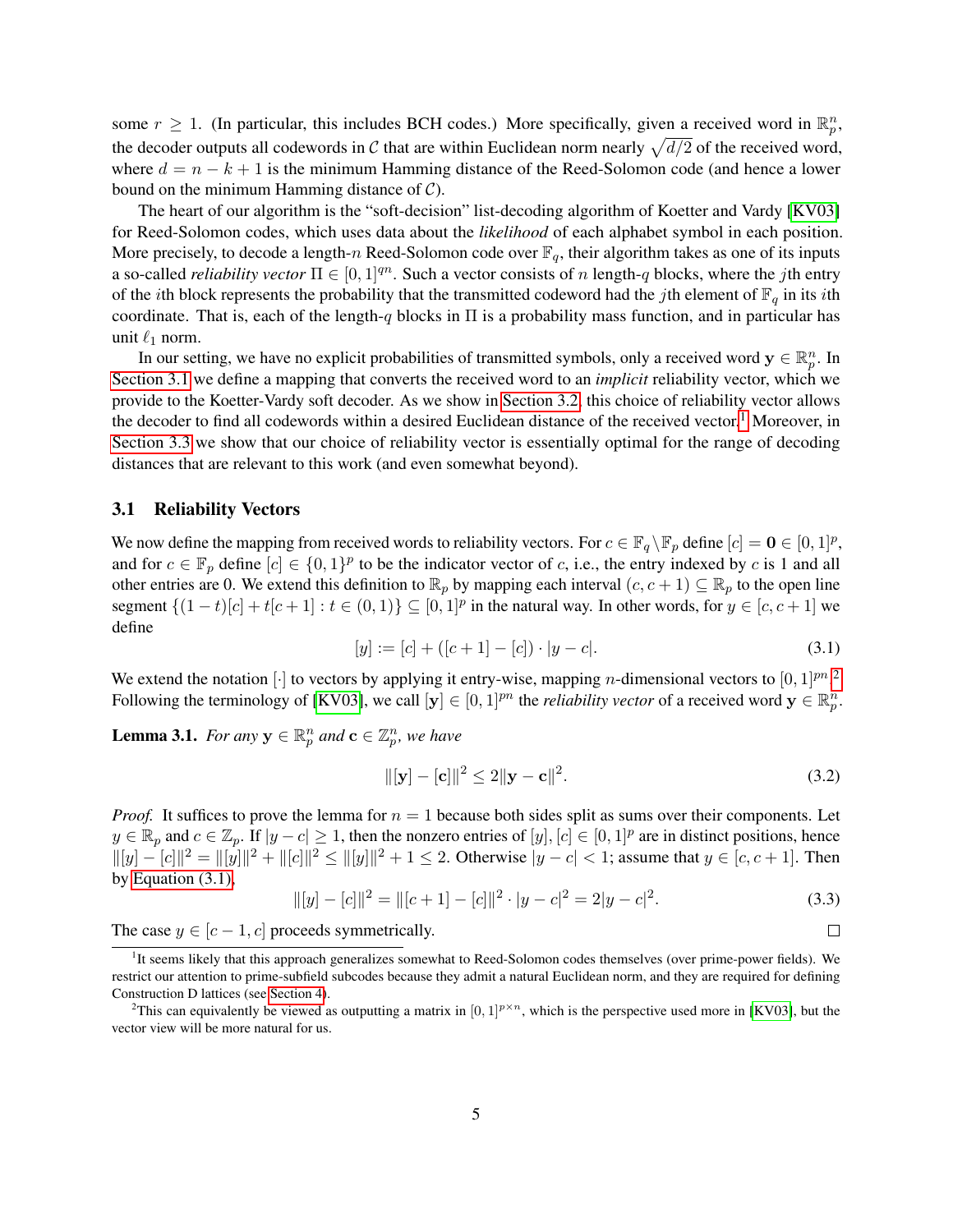#### <span id="page-5-0"></span>3.2 Decoding Algorithm

Here we define and analyze our decoding algorithm, presented in [Algorithm 1.](#page-5-1) There and in what follows, we let  $KV(\Pi, S)$  denote the Koetter-Vardy soft-decision decoder for  $\mathcal{R}$ , run on input reliability vector  $\Pi \in [0,1]^{pn}$  with output list size limited to  $S^3$  $S^3$ .

Although we use the Koetter-Vardy algorithm essentially as a 'black box,' we include the following highlevel description of its operation for completeness. First, it defines a 'multiplicity vector'  $M = |\lambda \Pi| \in \mathbb{Z}^{pn}$ for some suitably large scaling factor  $\lambda \in \mathbb{R}^+$ , which is determined based on the desired list size bound S. It then proceeds by a generalization of the list-decoding algorithm of Guruswami and Sudan [\[GS98\]](#page-12-3). More specifically, it uses  $M$  to set up a system of linear equations, which it solves to compute the minimal bivariate polynomial  $\mathcal{Q}_M(X, Y)$  having zeroes with multiplicities given by M at specified points. Finally, it (partially) factors  $\mathcal{Q}_M$  to identify all the factors of the form  $Y - f(X)$ , which directly correspond to the output list of codewords. The running time of the algorithm is primarily determined by the number of equations in the linear system, which is asymptotically the sum of the squares of the entries of M.

<span id="page-5-1"></span>**Algorithm 1** List-decoding algorithm for code  $C$ , for the Euclidean norm **Input:** Received word  $y \in \mathbb{R}_p^n$  and  $\varepsilon > 0$ . **Output:** A list of the codewords  $\mathbf{c} \in \mathcal{C}$  for which  $\|\mathbf{y} - \mathbf{c}\|^2 \leq (1 - \varepsilon)d/2$ .

1. Let  $L = KV([y], S) \subseteq \mathcal{R}$  be the output list of the soft-decision decoder of  $\mathcal{R}$  on reliability vector  $[y]$ , with list size limited to

<span id="page-5-4"></span>
$$
S := \frac{\frac{1}{R^*} + \frac{1}{\sqrt{2R^*}}}{1 - \sqrt{\frac{R^*}{\varepsilon + (1 - \varepsilon)R^*}}}.
$$
\n(3.4)

2. Output  $\{\mathbf{c} \in L \cap \mathbb{F}_p^n : ||\mathbf{y}-\mathbf{c}||^2 \leq (1-\varepsilon)d/2\}.$ 

<span id="page-5-3"></span>**Theorem 3.2 (Adapted from [\[KV03,](#page-13-5) Theorem 17].).** Let  $y \in \mathbb{R}_p^n$  and  $S > 0$ . The soft-decision decoder  $KV([y], S)$  *for*  $R$  *outputs a list of all the at most*  $S$  *codewords*  $c \in R$  *such that* 

$$
\frac{\langle [\mathbf{y}], [\mathbf{c}] \rangle}{\|[\mathbf{y}]\|} \ge \frac{\sqrt{k-1}}{1 - \frac{1}{S} \left( \frac{1}{R^*} + \frac{1}{\sqrt{2R^*}} \right)}.
$$
\n(3.5)

*Additionally, the algorithm runs in time polynomial in* n*,* log q *and* S*.*

*Proof.* The proof is identical to that of [\[KV03,](#page-13-5) Theorem 17], but using the fact that both the numerator and denominator of  $\langle |y|, [c]\rangle/\|y\|$  are unchanged when using  $[c] \in [0, 1]^{qn}$  (instead of  $[0, 1]^{pn}$ ) as defined in [\[KV03\]](#page-13-5) with the appropriate (zero-padded)  $[y] \in [0, 1]^{qn}$ , and replacing the inequality  $\|[y]\|^2 \ge n/q$  with  $||[y]||^2 \ge n/2$ . The latter inequality holds because each block of  $[y]$  has unit  $\ell_1$  norm, but has at most two nonzero entries.

The claim on the running time follows from the fact that the algorithm runs in time polynomial in  $n$ ,  $\log q$ , and the "cost" of the employed multiplicity matrix, which is shown in [\[KV03,](#page-13-5) Lemma 15] to be polynomial in  $n$  and  $S$ .

<span id="page-5-2"></span><sup>&</sup>lt;sup>3</sup>To be completely accurate, the KV algorithm as defined in [\[KV03\]](#page-13-5) takes a reliability vector in [0, 1]<sup>qn</sup>; we can either appropriately pad the  $[0, 1]^{pn}$ -vector with zeros, or, to be more efficient, modify the algorithm to work directly with  $[0, 1]^{pn}$ -vectors in the obvious way.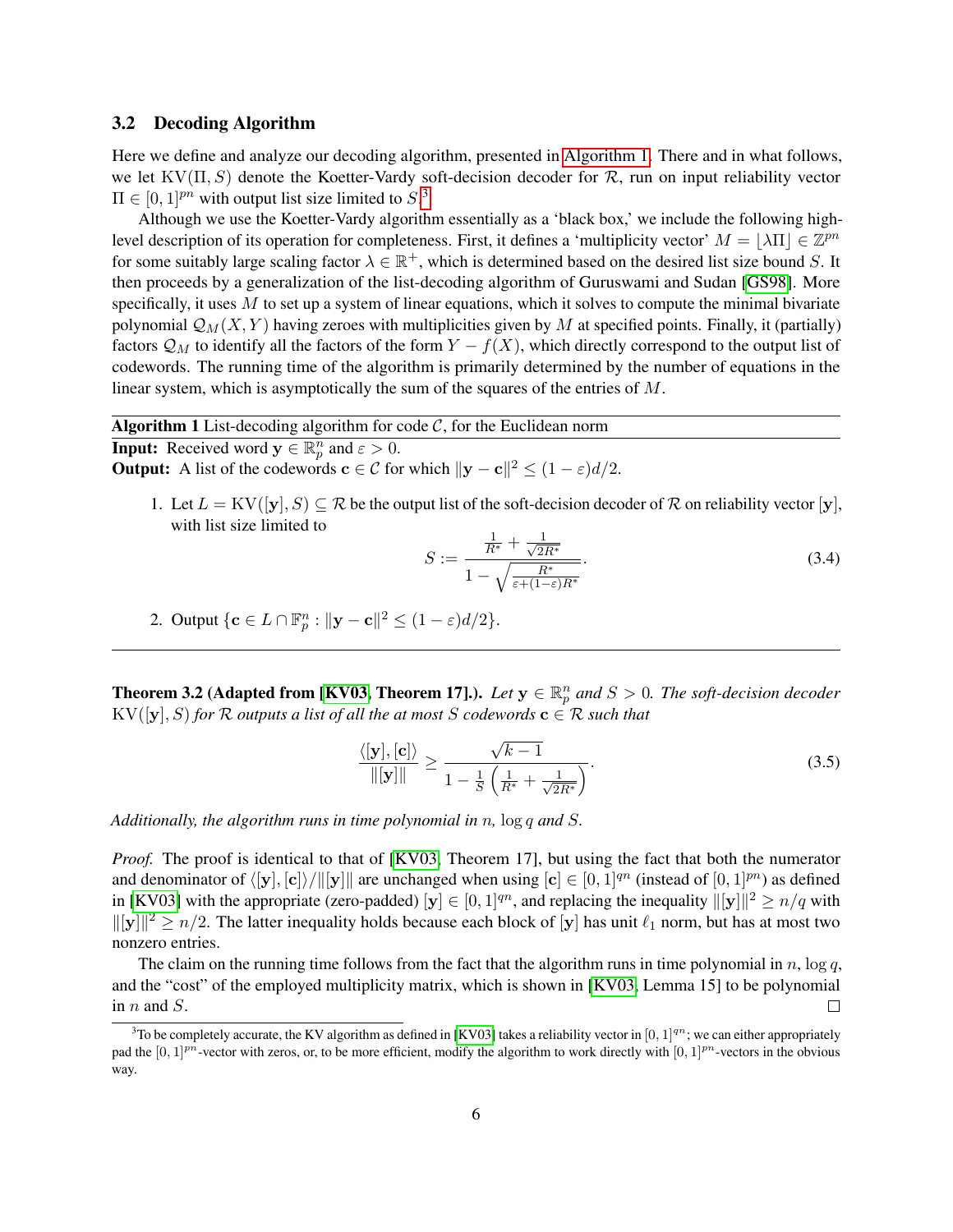The following immediate corollary gives a more geometric sufficient condition for a subfield subcode word to be recovered.

<span id="page-6-1"></span>**Corollary 3.3.** *Under the same setup as in [Theorem 3.2,](#page-5-3) a subfield subcode word*  $c \in C = R \cap \mathbb{F}_p^n$  *will be in the list output by* KV([y], S) *if the angle*  $\beta$  *between the vectors* [y], [c]  $\in [0, 1]^{pn}$  *satisfies* 

<span id="page-6-0"></span>
$$
\cos \beta \ge \frac{\sqrt{R^*}}{1 - \frac{1}{S} \left( \frac{1}{R^*} + \frac{1}{\sqrt{2R^*}} \right)}.
$$
\n(3.6)

*Proof.* Follows from [Theorem 3.2](#page-5-3) and the identity  $\langle [\mathbf{y}], [\mathbf{c}] \rangle = ||[\mathbf{y}]|| \cdot ||[\mathbf{c}]|| \cos \beta = ||[\mathbf{y}]|| \cdot \sqrt{n} \cos \beta$ , where  $\|[c]\| = \sqrt{n}$  because  $c \in \mathbb{F}_p^n$ .  $\Box$ 

<span id="page-6-2"></span>**Theorem 3.4.** [Algorithm 1](#page-5-1) is correct. More specifically, given input  $y \in \mathbb{R}_p^n$  and  $\varepsilon > 0$ , it outputs a list of *exactly those codewords*  $\mathbf{c} \in \mathcal{C}$  *for which*  $\|\mathbf{y} - \mathbf{c}\|^2 \leq (1 - \varepsilon)d/2$ *, in time polynomial in* n, log q, and  $1/\varepsilon$ *.* 

*Proof.* The running time follows from the fact that S is polynomial in n and  $1/\varepsilon$  by [Equation \(3.4\),](#page-5-4) and by [Theorem 3.2.](#page-5-3)

We now prove correctness. By the final step, the algorithm outputs only codewords  $c \in C$  for which  $||\mathbf{y}-\mathbf{c}||^2 \le (1-\varepsilon)d/2$ . Now letting c be any such a codeword, we show that it appears in KV([y], S), and hence in the output of the overall algorithm. From [Lemma 3.1](#page-4-4) and the fact that  $d = (1 - R^*)n$ , we have

$$
\|[\mathbf{y}] - [\mathbf{c}]\|^2 \le 2\|\mathbf{y} - \mathbf{c}\|^2 \le (1 - \varepsilon)(1 - R^*)n. \tag{3.7}
$$

Let  $\beta$  be the angle between [y] and [c], which has non-negative cosine because both vectors have only non-negative entries. Since  $\|[c]\|^2 = n$  (because  $c \in \mathbb{F}_p^n$ ), the squared distance from  $[c]$  to the line passing through the origin and [y] is  $n \sin^2 \beta$ , so

$$
n\sin^2\beta \le ||[\mathbf{y}] - [\mathbf{c}]||^2 \tag{3.8}
$$

and hence  $\sin^2 \beta \le (1 - \varepsilon)(1 - R^*)$ . Therefore,

$$
\cos \beta = \sqrt{1 - \sin^2 \beta} \ge \sqrt{\varepsilon + (1 - \varepsilon)R^*}.
$$
\n(3.9)

Finally, based on our choice of S, a straightforward algebraic manipulation yields

$$
\sqrt{\varepsilon + (1 - \varepsilon)R^*} = \frac{\sqrt{R^*}}{1 - \frac{1}{S} \left(\frac{1}{R^*} + \frac{1}{\sqrt{2R^*}}\right)},
$$
\n(3.10)

so  $\cos \beta$  satisfies [Equation \(3.6\),](#page-6-0) and invoking [Corollary 3.3](#page-6-1) completes the proof.

 $\Box$ 

We conclude this subsection by noting that (list) decoding a linear code  $\mathcal{C} \subseteq \mathbb{F}_p^n$  with error measured in the Euclidean norm is syntactically very similar, but not quite identical, to (list) decoding the Construction A lattice  $\Lambda = \overline{C} + p\mathbb{Z}^n \subseteq \mathbb{R}^n$ . Indeed, when p exceeds twice the decoding distance, these tasks are equivalent (and hence [Algorithm 1](#page-5-1) can efficiently solve the latter) because by the triangle inequality, any given coset of  $p\mathbb{Z}^n$  can have at most one lattice point that is within the decoding distance of a given received word. However, when p is significantly smaller than  $d$  (as it is in [Section 5\)](#page-10-0), there may be a huge number of different lattice vectors in a given coset of  $p\mathbb{Z}^n$  that are within the decoding distance of the received word. So even if it is possible to decode the code efficiently, it may be (combinatorially) infeasible to decode its Construction A lattice.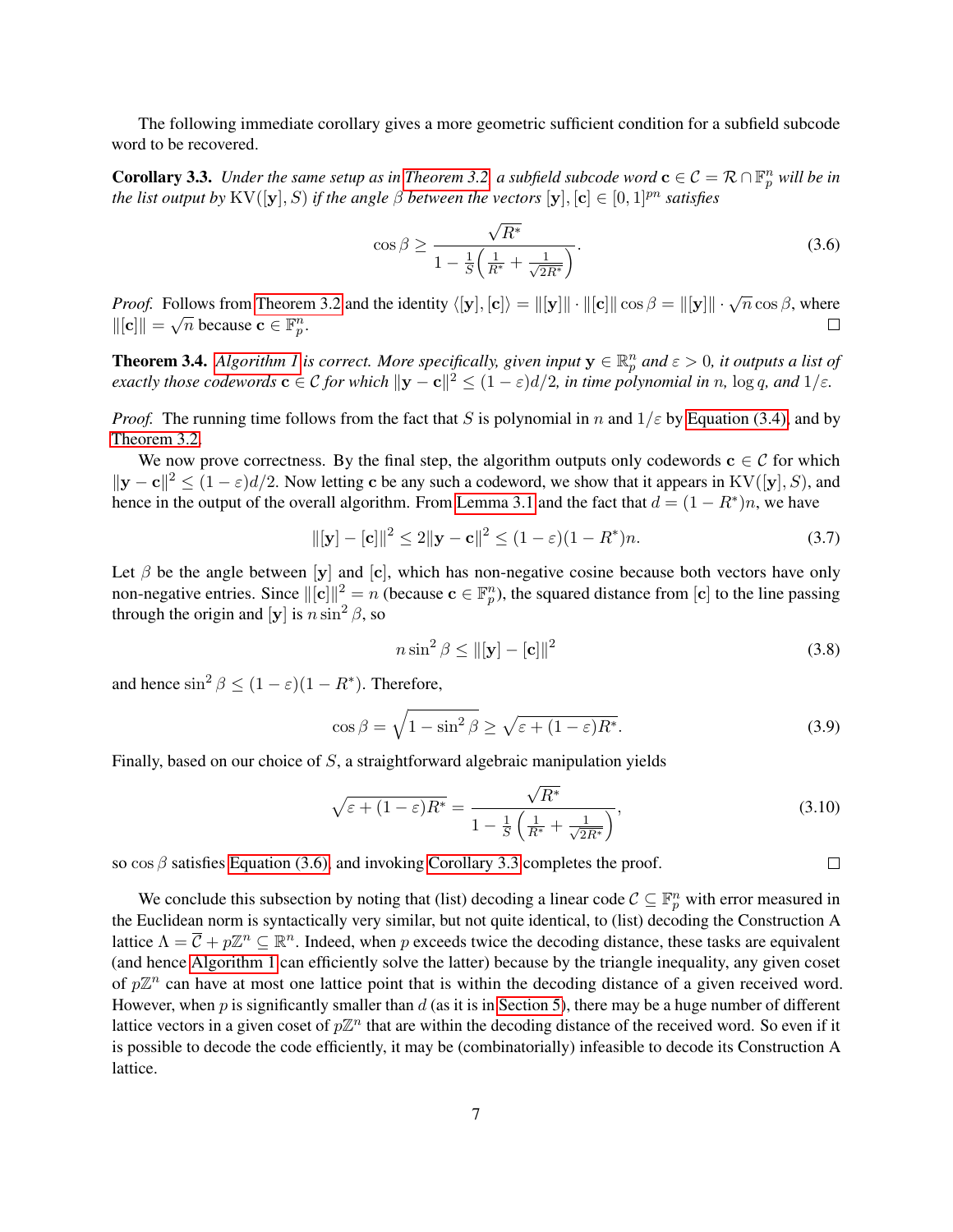### <span id="page-7-0"></span>3.3 Optimality of Our Reliability Vector

Here we show that our choice of reliability vector  $[\mathbf{y}] \in [0, 1]^{pn}$  as a function of the received word  $\mathbf{y} \in \mathbb{R}_p^n$ (as used in [Algorithm 1\)](#page-5-1) yields, for the Koetter-Vardy polynomial-time soft-decision decoder, an essentially optimal tradeoff between the squared Euclidean decoding distance (up to  $n/4$ ) and the adjusted rate  $R^*$  of the Reed-Solomon code. (The material in this section is not needed for anything else in the paper.)

As shown in [\[KV01,](#page-13-6) Section IV] (see Equation (12)), the Koetter-Vardy algorithm is guaranteed to decode a received word  $y \in \mathbb{R}_p^n$  to some desired distance if it is given a reliability vector  $W \in [0,1]^{pn}$  such that

<span id="page-7-1"></span>
$$
\min_{\mathbf{c}} \frac{\langle [\mathbf{c}], W \rangle}{\|W\|} > \sqrt{k-1} = \sqrt{nR^*},\tag{3.11}
$$

where the minimum is taken over all  $c \in \mathbb{Z}_p^n$  within the desired distance of y. So, for provable decoding with this algorithm, the code's adjusted rate  $R^*$  is bounded by the minimum (over the choice of y) of the maximum (over the choice of  $W$ ) left-hand side of [Equation \(3.11\).](#page-7-1)

In what follows we will show that for any squared Euclidean decoding distance  $\delta n$  with  $\delta \leq 1/4$ , there is a particular received word  $y \in \mathbb{R}_p^n$  for which our choice of reliability vector  $W = [\mathbf{y}]$  maximizes the left-hand side of [Equation \(3.11\),](#page-7-1) and bounds the adjusted rate by  $R^* < 1 - 2\delta$ . Therefore, according to the best available analysis, the Koetter-Vardy algorithm is limited to decoding to within squared distance  $\delta n < n(1 - R^*)/2 = d/2$ . Because our reliability vector allows for decoding to squared distance  $(1 - \varepsilon)d/2$ for any positive constant (or even inverse polynomial)  $\varepsilon$ , it is therefore an essentially optimal choice.

**The analysis.** Fix some  $\delta \in (0, 1/4]$  and let  $\beta \in (0, 1/2]$  be the unique solution to  $\beta(1 - \beta) = \delta$ . Then let  $\mathbf{y} = (\beta, \dots, \beta) \mod p$  be the received word in  $\mathbb{R}_p^n$  where each entry is  $\beta \mod p$ . Also let  $\Delta \in \mathbb{R}^p$  be defined by  $\Delta_{\alpha} = |\alpha - \beta|^2$  for each  $\alpha \in \mathbb{Z}_p$ , i.e., the squared Euclidean distance between  $\alpha$  and  $\beta$  (modulo  $p$ ). We proceed by showing that, for this received word y, taking  $W = [\mathbf{y}] \in [0, 1]^{pn}$  maximizes the left-hand side of [Equation \(3.11\)](#page-7-1) and makes it equal  $\sqrt{n(1 - 2\delta)}$ , hence  $R^* < 1 - 2\delta$ .

Because y is the all-βs vector, to maximize the left-hand size of [Equation \(3.11\),](#page-7-1) without loss of generality we can take W to be made up of n identical blocks  $w \in [0,1]^p$ . For any word  $\mathbf{c} \in \mathbb{Z}_p^n$ , the distance  $\|\mathbf{y}-\mathbf{c}\|$ is entirely determined by the frequencies with which the various  $\alpha \in \mathbb{Z}_p$  appear in c. More specifically, define a vector  $T \in [0,1]^p$  by  $T_\alpha = \frac{1}{n}$  $\frac{1}{n}\sum_{i=1}^{n}[\mathbf{c}_i = \alpha]$ , the fraction of entries that are  $\alpha$  in c. Then we have 1  $\frac{1}{n} \|\mathbf{y}-\mathbf{c}\|^2 = \langle T, \Delta \rangle$ . Next, define the set

$$
B(\delta) = \{ T \in [0,1]^p : \langle T, \Delta \rangle \le \delta, \sum_{\alpha} T_{\alpha} = 1, T_{\alpha} \ge 0 \,\forall \alpha \}. \tag{3.12}
$$

In [\[KV01\]](#page-13-6) it is shown (in a more general form) that taking any  $w \in \arg \min_{T \in B(\delta)} \langle T, T \rangle$  maximizes the left-hand side of [Equation \(3.11\).](#page-7-1)

**Lemma 3.5.** *For any*  $\delta \in (0, 1/4]$  *and the unique*  $\beta \in (0, 1/2]$  *satisfying*  $\beta(1 - \beta) = \delta$ *, the reliability vector*  $[\beta] \in [0, 1]^p$  *as defined in [Section 3.1](#page-4-0) is the unique element of*  $\arg \min_{T \in B(\delta)} \langle T, T \rangle$ *.* 

*Proof.* Because we are dealing with a convex optimization problem with strictly convex objective function  $\langle T, T \rangle$ , any local minimizer is the unique global minimizer, so it suffices to show that  $[\beta]$  is the former. Additionally, because the constraints defining  $B(\delta)$  are affine, a vector  $T \in B(\delta)$  is a local minimizer if and only if it satisfies the Karush-Kuhn-Tucker conditions

$$
\forall \alpha, \ 2T_{\alpha} + \mu \Delta_{\alpha} - \mu_{\alpha} + \lambda = 0, \tag{3.13}
$$

$$
\mu(\langle T, \Delta \rangle - \delta) = 0,\tag{3.14}
$$

<span id="page-7-4"></span><span id="page-7-3"></span><span id="page-7-2"></span>
$$
\forall \alpha, \ \mu_{\alpha} T_{\alpha} = 0. \tag{3.15}
$$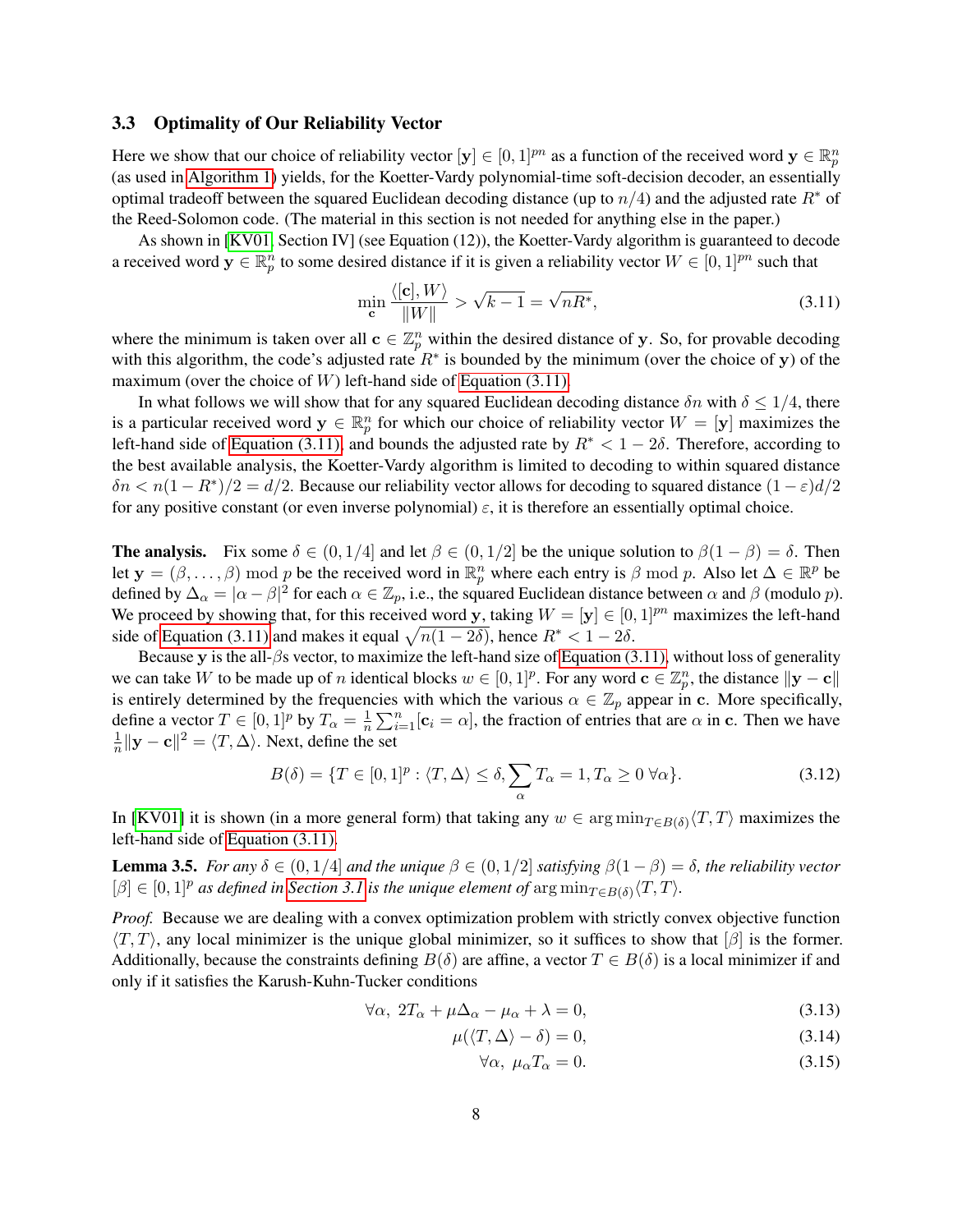for some real constants  $\mu, \mu_{\alpha} \geq 0$  and (unrestricted)  $\lambda$ .

We begin by showing that  $[\beta] \in B(\delta)$ . Recall from [Section 3.1](#page-4-0) that  $[\beta]$  has two nonzero entries,  $[\beta]_0 = 1 - \beta$  and  $[\beta]_1 = \beta$ , so it is clear that  $[\beta]$  is non-negative with entries that sum to one, and it remains to check that  $\langle [\beta], \Delta \rangle \le \delta$ . Because  $\beta \in (0, 1/2]$ , we have  $\Delta_0 = \beta^2$  and  $\Delta_1 = (1 - \beta)^2$ , and thus

$$
\langle [\beta], \Delta \rangle = (1 - \beta) \cdot \beta^2 + \beta \cdot (1 - \beta)^2 = \beta(1 - \beta) = \delta.
$$

Moreover, this shows that [Equation \(3.14\)](#page-7-2) is satisfied for  $T = [\beta]$  and any  $\mu \ge 0$ .

Finally, we find  $\mu, \mu_{\alpha} \geq 0$  and  $\lambda \in \mathbb{R}$  for which  $T = [\beta]$  satisfies [Equations \(3.13\)](#page-7-3) and [\(3.15\).](#page-7-4) Because  $[\beta]_0$  and  $[\beta]_1$  are the only nonzero entries of  $[\beta]$ , [Equation \(3.15\)](#page-7-4) says that we must take  $\mu_0 = \mu_1 = 0$ , but  $\mu_{\alpha} \geq 0$  is unrestricted for  $\alpha \notin \{0, 1\}$ . We solve the system given by [Equation \(3.13\)](#page-7-3) to get  $\mu = 2 \geq 0$ ,  $\lambda = -2(\beta^2 - \beta + 1)$ , and for all  $\alpha \notin \{0, 1\}$ ,

$$
\mu_{\alpha} = \mu \Delta_{\alpha} + \lambda = 2(\Delta_{\alpha} - (\beta^2 - \beta + 1)),
$$

which is non-negative because  $\Delta_{\alpha} = |\alpha - \beta|^2 \ge 1$  and  $\beta^2 - \beta \le 0$  for  $\beta \in [0, 1/2]$ .  $\Box$ 

### <span id="page-8-0"></span>4 Decoding Construction D Lattices

In this section we give a list-decoding algorithm for Construction D lattices. First we recall the definition of Construction D. The definition we use here is very similar to the one from [\[CS99,](#page-12-4) Section 8.8.1], with the only differences being that we scale so that the lattice is integral (see [Remark 4.4\)](#page-9-0), and we generalize in the obvious way to codes over  $\mathbb{F}_p$  for any prime p.

<span id="page-8-3"></span>**Definition 4.1 (Construction D).** Let  $\mathbb{F}_p^n = C_0 \supseteq C_1 \supseteq \cdots \supseteq C_\ell$  be a tower of length-n linear codes where  $\mathcal{C}_i$  has dimension  $k_i$  for  $i = 0, \ldots, \ell$ . Choose a basis  $\mathbf{b}_1, \ldots, \mathbf{b}_n$  of  $\mathbb{F}_p^n$  such that (i)  $\mathbf{b}_1, \ldots, \mathbf{b}_{k_i}$ form a basis of  $C_i$  for  $i = 0, \ldots, \ell$ , and (ii) some permutation of the (row) vectors  $\mathbf{b}_1, \ldots, \mathbf{b}_n$  forms a upper-triangular matrix.<sup>[4](#page-8-1)</sup> Define a set of distinguished  $\mathbb{Z}^n$ -representatives for  $\mathcal{C}_i$  as follows: for any  $\mathbf{c} \in \mathcal{C}_i$ , write it uniquely as  $\mathbf{c} = \sum_{j=1}^{k_i} a_j \mathbf{b}_j$  for some  $a_j \in \mathbb{F}_p$ , and define its representative  $\tilde{\mathbf{c}} := \sum_{j=1}^{k_i} \overline{a}_j \overline{\mathbf{b}}_j \in \mathbb{Z}^n$ .

Define  $\Lambda_0 = \mathbb{Z}^n$ , and for each  $i = 1, \ldots, \ell$  define the integer lattice

<span id="page-8-2"></span>
$$
\Lambda_i := \tilde{C}_i + p\Lambda_{i-1}.\tag{4.1}
$$

The Construction D lattice for the full tower  $\{\mathcal{C}_i\}$  is  $\Lambda = \Lambda_{\ell}$ .

In [Theorem 5.1](#page-10-1) below (see also [Remark 5.2\)](#page-11-1) we recall various important properties of Construction D lattices, which we use there to obtain our main results.

<span id="page-8-4"></span>*Remark 4.2.* Observe that any vector  $v_i \in \Lambda_i$  can be written uniquely as  $v_i = \tilde{c} + p v_{i-1}$  for some  $c \in C_i$  and  $v_{i-1} \in \Lambda_{i-1}$ . This is simply because if  $\tilde{\mathbf{c}} + p\mathbf{v}_{i-1} = \tilde{\mathbf{c}}' + p\mathbf{v}_{i-1}'$  for some  $\mathbf{c}, \mathbf{c}' \in \mathcal{C}_i$  and  $\mathbf{v}_{i-1}, \mathbf{v}_{i-1}' \in \Lambda_{i-1}$ , then by reducing modulo  $p\mathbb{Z}^n$ , we have  $\mathbf{c} = \mathbf{c}'$  and hence  $\mathbf{v}_{i-1} = \mathbf{v}'_{i-1}$  as well.

*Remark 4.3.* Because the set of representatives  $\tilde{C}_i$  depends on the choice of basis, so do the above lattices  $\Lambda_i$ . For  $\mathbf{c} = \sum_{j=1}^{k_j} a_j \mathbf{b}_j \in C_i$ ,  $\overline{\mathbf{c}}$  may differ from  $\tilde{\mathbf{c}}$  because the addition in  $\mathbb{Z}^n$  does not "wrap around" as it does in  $\mathbb{F}_p^n$ , and their difference may not be a (scaled) lattice vector in  $p\Lambda_{i-1}$ .

<span id="page-8-1"></span><sup>&</sup>lt;sup>4</sup>Without loss of generality, such a basis can be obtained by starting with an arbitrary basis of  $C_\ell$ , extending it to a basis of  $C_{\ell-1}$ , then extending that basis to one of  $\mathcal{C}_{\ell-2}$ , and so on through  $\mathcal{C}_0 = \mathbb{F}_p^n$ . Finally, perform Gaussian elimination on the resulting basis of  $\mathbb{F}_p^n$  so that some permutation of the vectors forms an upper-triangular matrix. See [\[Mic12,](#page-13-4) Section 4] for full details.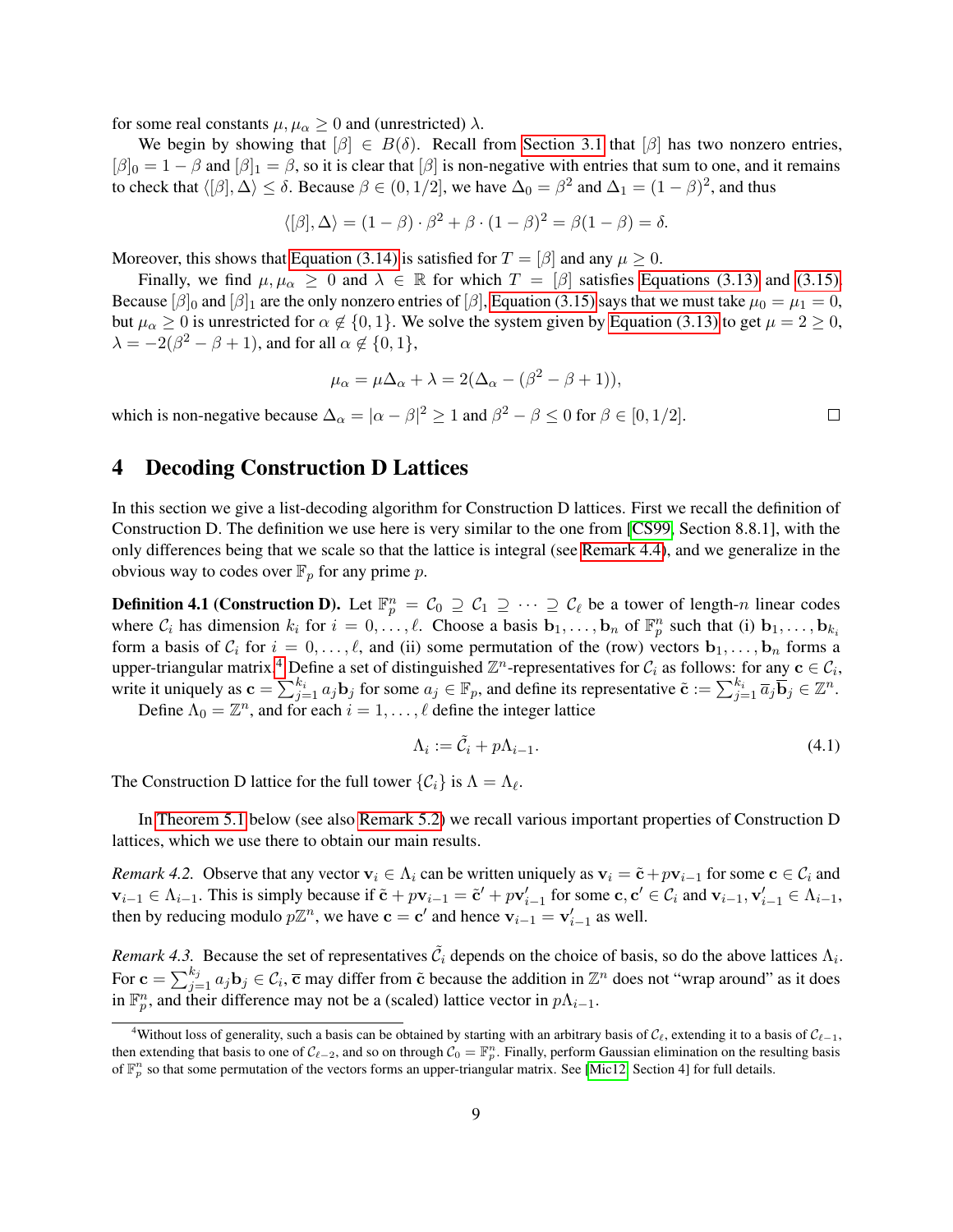As a concrete example, let  $C_0 = \mathbb{F}_3^2$  and let  $C_1 = C_2$  be the code generated by the vector  $\mathbf{b}_1 =$  $(1, 2) \in \mathbb{F}_3^2$ .<sup>[5](#page-9-1)</sup> Now let  $\Lambda_0, \Lambda_1, \Lambda_2$  be the lattices obtained via Construction D for this tower using basis  $\mathbf{b}_1, \mathbf{b}_2 = (0, 1) \in \mathbb{F}_3^2$ , and let  $\Lambda'_0, \Lambda'_1, \Lambda'_2$  be obtained instead using the basis  $\mathbf{b}'_1 = (2, 1), \mathbf{b}_2 \in \mathbb{F}_3^2$ . Then we have  $\overline{b}'_1 \in \Lambda'_2 \subseteq \mathbb{Z}^2$  by construction [\(Equation \(4.1\)\)](#page-8-2). However,  $\overline{b}'_1 = (2,1) \notin \Lambda_2$  because  $\tilde{\mathbf{b}}_1' = 2 \cdot \overline{\mathbf{b}}_1 = 2 \cdot (1, 2) = (2, 4) \in \Lambda_2$  (where we have used the representative  $\overline{\mathbf{b}}_1 \in \mathbb{Z}^2$  to define  $\tilde{\mathbf{b}}'_1$ , as required by the construction of  $\Lambda_2$ ), but  $\tilde{b}'_1 - \overline{b}'_1 = (0, 3) \notin 3\Lambda_1$  because  $(0, 1) \notin C_1$ .

<span id="page-9-0"></span>*Remark 4.4.* Let  $\Lambda = \Lambda_{\ell}$  be the lattice obtained via [Definition 4.1](#page-8-3) and let  $\Lambda'$  be the lattice obtained via [\[CS99,](#page-12-4) Section 8.8.1], for the same tower of (binary) codes. Then  $\Lambda = 2^{\ell-1}\Lambda'$ . To see this, unwind [Definition 4.1](#page-8-3) to see that  $\Lambda$  consists of all vectors of the form

$$
\mathbf{z}+\sum_{i=1}^{\ell}\sum_{j=1}^{k_i}2^{\ell-i}\overline{a}_j^{(i)}\overline{\mathbf{b}}_j
$$

where  $\mathbf{z} \in 2^{\ell} \mathbb{Z}^n$  and  $a_j^{(i)} \in \mathbb{F}_2$ , which is clearly equivalent to  $2^{\ell-1} \Lambda'$ .

<span id="page-9-3"></span>*Remark 4.5.* Using any basis  $\mathbf{b}_1, \ldots, \mathbf{b}_n$  of  $\mathbb{F}_p^n$  meeting the conditions from [Definition 4.1,](#page-8-3) we can efficiently construct a basis consisting of relatively short vectors for the associated Construction D lattice Λ. Defining the representatives  $\overline{\mathbf{b}}_j$  to have small entries (e.g., in  $\{0, \ldots, p-1\}$ ), there is a basis of  $\Lambda$  consisting of vectors  $p^{i_j}$  $\overline{\mathbf{b}}_j$  for various  $i_j \in \{0, \ldots, \ell\}$ . (See, e.g., the proof of [\[Mic12,](#page-13-4) Theorem 4.2].) Therefore, the vectors in  $p^3$ , b<sub>1</sub> colors  $i_j \in \{0, \ldots, \ell\}$ . (See, e.g., the proof of [WIET2, Theorem 4.2].) Therefore, the vectors in this basis have Euclidean norm at most  $(p-1)p^{\ell}\sqrt{n}$ . For suitable towers of codes  $C_i$ , this bound is not m more than the minimum distance of  $\Lambda$ ; see [Remark 5.3.](#page-11-0)

The recursive form of [Definition 4.1](#page-8-3) naturally leads to a recursive (list) decoder, given in [Algorithm 2](#page-9-2) below, which relies on (list-)decoding subroutines that find  $all \ c_i \ \in \ C_i$  that are sufficiently close to an (appropriately updated) received word at each stage. More precisely, for each  $i = 0, \ldots, \ell$  let  $\mathcal{D}_i$  be a (list) decoder for the code  $C_i$  to distance  $e_i := p^i e_0$  (for some  $e_0 > 0$ ) in some desired  $\ell_q$  norm  $\|\cdot\|$ , e.g., the Euclidean norm.

<span id="page-9-2"></span>**Algorithm 2** List-decoding algorithm  $\mathcal{L}(\mathbf{y}, i)$  for the lattices  $\Lambda_i$ **Input:** Received word  $y \in \mathbb{R}^n$  and integer  $i \in \{0, \ldots, \ell\}$ . **Output:** A list of the lattice vectors  $\mathbf{v} \in \Lambda_i$  for which  $\|\mathbf{v} - \mathbf{y}\| \le e_i$ .

- 1. Let  $L = \mathcal{D}_i(\mathbf{w}) \subseteq \mathcal{C}_i$  where  $\mathbf{w} = \mathbf{y} \mod p\mathbb{Z}^n$ .
- 2. For each  $c \in L$ :
	- (a) If  $i = 0$ , let  $R_{\mathbf{c}} = {\{\tilde{\mathbf{c}} + p(\mathbf{y} \tilde{\mathbf{c}})/p\}} \subseteq \mathbb{Z}^n$ .

(Alternatively, let  $R_c$  be the list of all elements of  $\tilde{\mathbf{c}} + p\mathbb{Z}^n$  that are sufficiently close to y.)

- (b) Otherwise, let  $R_{\mathbf{c}} = {\tilde{\mathbf{c}} + p\mathbf{v} : \mathbf{v} \in \mathcal{L}((\mathbf{y} \tilde{\mathbf{c}})/p, i 1)} \subseteq \mathbb{Z}^n$ .
- 3. Output  $\bigcup_{\mathbf{c}\in L}R_{\mathbf{c}}$ .

<span id="page-9-4"></span><span id="page-9-1"></span><sup>&</sup>lt;sup>5</sup>One can also construct a similar example over  $\mathbb{F}_2$ , but in higher dimension.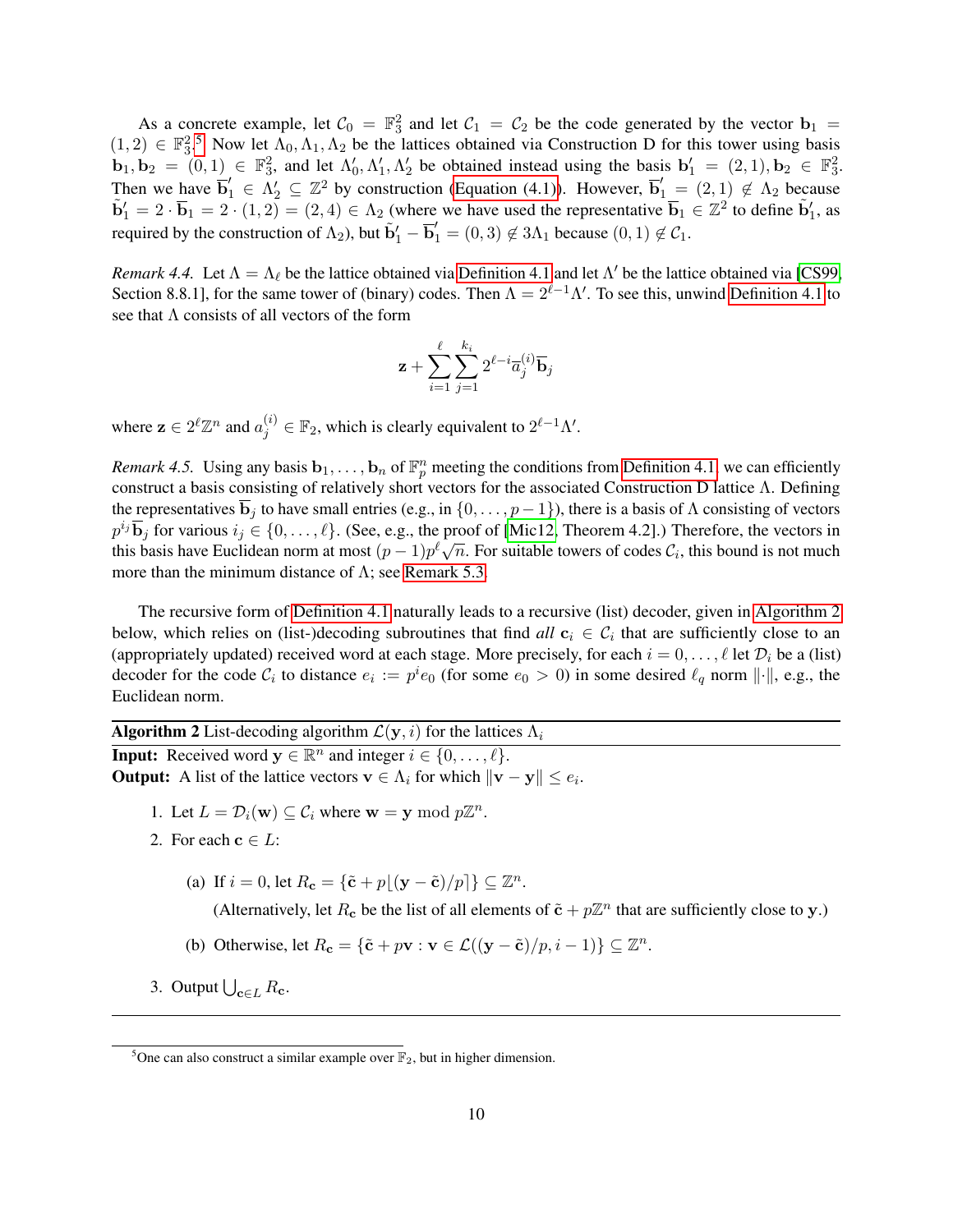**Theorem 4.6.** For any  $e_0 < p/2$ , [Algorithm 2](#page-9-2) is correct: given any  $y \in \mathbb{R}^n$  and  $i \in \{0, \ldots, \ell\}$ , it outputs a *list of exactly those*  $\mathbf{v} \in \Lambda_i$  *for which*  $\|\mathbf{y} - \mathbf{v}\| \le e_i = p^i e_0$ *.* 

*Proof.* We proceed by induction on i. Starting with the base case  $i = 0$ , by assumption,  $D_0(\mathbf{w})$  outputs a list L of exactly those  $\mathbf{c} \in \mathbb{F}_p^n = \mathbb{Z}_p^n$  for which  $\|\mathbf{w} - \mathbf{c}\| \leq e_0$ . For each  $\mathbf{c} \in L$ , there is a unique element  $\mathbf{v} \in \tilde{\mathbf{c}} + p\mathbb{Z}^n$  for which  $\|\mathbf{y} - \mathbf{v}\| \leq e_0$ , because  $e_0 < p/2$  and by the triangle inequality. Indeed,  $\mathbf{v} = \tilde{\mathbf{c}} + p\|\mathbf{y} - \tilde{\mathbf{c}}\|/p\|$  is that unique element, because it minimizes the magnitude of each coordinate of y − v. Therefore,  $\mathcal{L}(\mathbf{y},0)$  outputs a list of exactly those  $\mathbf{v} \in \Lambda_0$  for which  $\|\mathbf{y} - \mathbf{v}\| \leq e_0$ , as claimed.

Next, assume by induction that the algorithm correctly list decodes  $\Lambda_{i-1}$  to distance  $e_{i-1}$  for some  $i \geq 1$ . First, it is clear that  $\mathcal{L}(\mathbf{y}, i)$  outputs *only* vectors within distance  $e_i$  of y: since  $\mathcal{L}((\mathbf{y} - \tilde{\mathbf{c}})/p, i - 1)$  outputs only vectors v for which  $\|(y - \tilde{c})/p - v\| \le e_{i-1}$  by assumption, we have  $\|y - (\tilde{c} + pv)\| \le pe_{i-1} = e_i$ for all the vectors  $\tilde{\mathbf{c}} + p\mathbf{v} \in R_{\mathbf{c}}$ , as needed.

Finally, we show that  $\mathcal{L}(\mathbf{y}, i)$  outputs a list containing  $all \mathbf{v} \in \Lambda_i$  for which  $\|\mathbf{y} - \mathbf{v}\| \le e_i$ . Let  $\mathbf{v}$  be such a vector. By [Remark 4.2](#page-8-4) we can uniquely write  $\mathbf{v} = \tilde{\mathbf{c}} + p\mathbf{v}_{i-1}$  for some  $\mathbf{c} \in C_i$  and  $\mathbf{v}_{i-1} \in \Lambda_{i-1}$ . Then, because  $\|\mathbf{y} - \mathbf{v}\| \le e_i$ , we also have  $\|\mathbf{w} - \mathbf{c}\| \le e_i$ , so c appears in the list output by  $\mathcal{D}_i(\mathbf{w})$ . Finally, we have that

$$
\|(\mathbf{y} - \tilde{\mathbf{c}})/p - \mathbf{v}_{i-1}\| = \|(\mathbf{y} - (\tilde{\mathbf{c}} + p\mathbf{v}_{i-1}))/p\| \le e_i/p = e_{i-1},\tag{4.2}
$$

so  $v_{i-1}$  appears in the list output by  $\mathcal{L}((y - \tilde{c})/p, i - 1)$ . Thus, v appears in the list output by  $\mathcal{L}(y, i)$ , as needed.  $\Box$ 

<span id="page-10-3"></span>**Theorem 4.7.** Let  $S_i, T_i \geq 1$  be upper bounds on the output list size and running time, respectively, of the decoder  $\mathcal{D}_i$ , and let  $S = \max_i S_i$  and  $T = \max_i T_i$ . Then the running time  $R(i)$  of  $\mathcal{L}(\cdot, i)$  satisfies

<span id="page-10-2"></span>
$$
R(i) \le (i+1)(T+K) \prod_{j=1}^{i} S_j \le (i+1)(T+K) \cdot S^i
$$
\n(4.3)

*for some*  $K = \text{poly}(S, n, \log p)$ *.* 

*Proof.* The execution of  $\mathcal{L}(\mathbf{y}, i)$  consists of one call to  $\mathcal{D}_i$ , at most  $S_i$  calls to  $\mathcal{L}(\cdot, i-1)$ , and some  $K = \text{poly}(S, n, \log p)$  additional work. So  $R(i)$  satisfies the recurrence

$$
R(i) \le S_i \cdot R(i-1) + (T_i + K) \tag{4.4}
$$

with the initial value  $R(0) = T_0 + K$ . The bound from [Equation \(4.3\)](#page-10-2) follows immediately by unwinding this recurrence.  $\Box$ 

## <span id="page-10-0"></span>5 Decoding Near Minkowski's Bound

In this section we recall a certain family of *n*-dimensional Construction D lattices whose (normalized) minimum distances are within an  $O(\sqrt{\log n})$  factor of optimal, and instantiate [Algorithm 2](#page-9-2) to efficiently list decode those lattices to within a  $1/\sqrt{2} - \varepsilon$  factor of the minimum distance, for any constant  $\varepsilon > 0$ .

<span id="page-10-1"></span>Throughout this section, for simplicity we restrict our focus to codes over characteristic-two fields. We can get similar results for larger characteristic  $p > 2$  by generalizing [Theorem 5.1](#page-10-1) in the natural way. However, because BCH codes for larger characteristic have a weaker codimension bound (see [Lemma 2.1\)](#page-3-1), the corresponding family of lattices admit a weaker bound on their normalized minimum distances.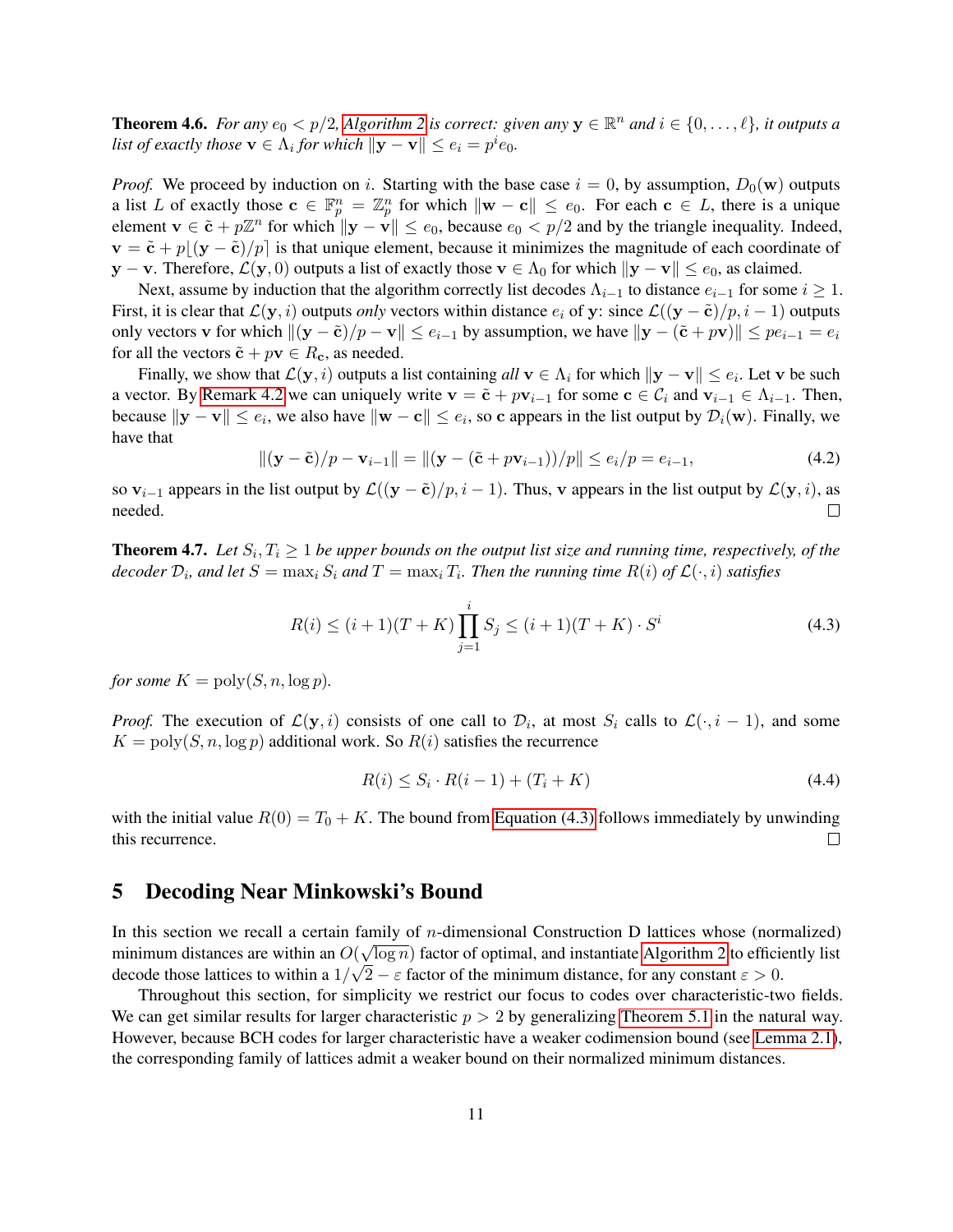**Theorem 5.1 ([\[CS99,](#page-12-4) Chapter 8, Theorem 13, rescaled]).** Let  $\mathbb{F}_2^n = \mathcal{C}_0 \supseteq \mathcal{C}_1 \supseteq \cdots \supseteq \mathcal{C}_\ell$  be a tower of length-n binary linear codes where  $\mathcal{C}_i$  has dimension  $k_i$  and minimum Hamming distance  $d_i \geq 4^i$  for  $i = 0, \ldots, \ell$ . The Construction D lattice  $\Lambda = \Lambda_{\ell}$  for the tower  $\{\mathcal{C}_i\}$  has Euclidean minimum distance<sup>[6](#page-11-2)</sup>  $\lambda_1(\Lambda) = 2^{\ell}$  *and determinant* 

$$
\det(\Lambda) = 2^{n\ell - \sum_{i=1}^{\ell} k_i} = 2^{\sum_{i=1}^{\ell} (n-k_i)}.
$$
\n(5.1)

<span id="page-11-1"></span>*Remark 5.2.* The determinant of the Construction D lattice Λ follows directly from the fact that the (row) vectors  $\overline{b}_i$  can be permuted to form an upper-triangular matrix, and scaling them by appropriate powers of two yields a basis of Λ.

As intuition (but not a proof) for the minimum distance of  $\Lambda$ , this arises from the fact that the minimum Hamming distance of the codes increases by a factor of four at each level. This means that the minimum Euclidean norm of the vectors in the representative sets  $\tilde{C}_i$  increases by a factor of two at each level, because for integer vectors, the Euclidean norm is at least the square root of the Hamming weight. These varying Euclidean minimum distances are then equalized by scaling the layers  $\Lambda_i$  by corresponding powers of two.

<span id="page-11-0"></span>*Remark 5.3.* Using [Remark 4.5,](#page-9-3) we can obtain a basis of Λ whose vectors have Euclidean norm at most  $2^{\ell}\sqrt{n}$ . For a tower of codes  $C_i$  meeting the conditions from [Theorem 5.1,](#page-10-1) the minimum distance of  $\Lambda$  is  $2^{\ell}$ .  $\frac{2}{\sqrt{n}}$ . For a tower of codes  $c_i$  ineering the conditions from Theorem 5.1, the imminium distance of A is  $\frac{2}{\sqrt{n}}$ .<br>Therefore, the lengths of the basis vectors are within a  $\sqrt{n}$  factor of optimal. We can use thi many more relatively short lattice vectors, by taking small integer linear combinations. This can be used for encoding messages as short lattice vectors, as mentioned in the introduction.

<span id="page-11-4"></span>**Construction 5.4 (BCH lattice family).** Let q be a power of two, let  $n = q - 1$ , and let  $\ell \le \log_4 n$  be a positive integer. For each  $i = 0, \ldots, \ell$  let  $C_i = C_{\mathbb{F}_q}[n, 4^i]$  be the BCH code of length n with designed distance  $d_i = 4^i \le n$ . Define the lattice  $\Lambda_{q,\ell}$  to be the Construction D lattice for the tower  $\mathbb{F}_2^n = \mathcal{C}_0 \supseteq \mathcal{C}_1 \supseteq \cdots \supseteq \mathcal{C}_{\ell}$ .

This construction and the following lemma are essentially the same as the ones that appear in [\[BS83,](#page-12-7) [Mic12\]](#page-13-4). The construction could also be performed with towers of *extended* BCH codes of length  $n = q$ , in which a parity-check bit is appended to every BCH codeword. That alternative construction achieves the same asymptotic bound on the normalized minimum distance, as shown in [\[Mic12\]](#page-13-4).

<span id="page-11-5"></span>**Lemma 5.5.** *For any*  $q = 2^k$  *with*  $n = q - 1$  *and*  $\ell = \log_4 \Theta(n / \log n)$ *, the n*-dimensional lattice  $\Lambda = \Lambda_{q,\ell}$ *satisfies*  $\lambda_1(\Lambda) / \det(\Lambda)^{1/n} = \Omega(\sqrt{n/\log n}).$ 

*Proof.* Let  $h := 2^{\ell}$ . By [Theorem 5.1,](#page-10-1)  $\Lambda$  has minimum distance  $\lambda_1(\Lambda) \geq h$  and determinant  $\det(\Lambda) =$  $2^{\sum_{i=1}^{\ell} (n-k_i)}$ . Using the codimension bound from [Lemma 2.1,](#page-3-1) for all  $i \ge 1$  we have  $n - k_i \le \kappa(4^i/2)$ . Substituting this bound and expanding the resulting geometric series, we get

$$
\sum_{i=1}^{\ell} (n - k_i) \le \sum_{i=1}^{\ell} \kappa(4^i/2) = \kappa(4^{\ell+1}/6) = 2\kappa h^2/3.
$$

Thus we have  $\det(\Lambda) \leq 2^{2\kappa h^2/3} = q^{2h^2/3}$ . Finally, using  $h = 2^{\ell} = \Theta(\sqrt{n/\log n})$ , this yields

$$
\frac{\lambda_1(\Lambda)}{\det(\Lambda)^{1/n}} \ge \frac{h}{q^{2h^2/(3n)}} = \Omega(h) = \Omega(\sqrt{n/\log n}).
$$

<span id="page-11-2"></span><sup>&</sup>lt;sup>6</sup>In [\[CS99\]](#page-12-4) only a lower bound on the minimum distance is claimed, but it is easy to see that this is an equality, since  $\Lambda_\ell$  has  $2^{\ell} \mathbb{Z}^n$  as a sublattice.

<span id="page-11-3"></span><sup>&</sup>lt;sup>7</sup>Recall from [Section 2](#page-2-0) that  $C_{i-1}$  ⊇  $C_i$  because  $d_{i-1}$  ≤  $d_i$ , so the codes form a tower, as required.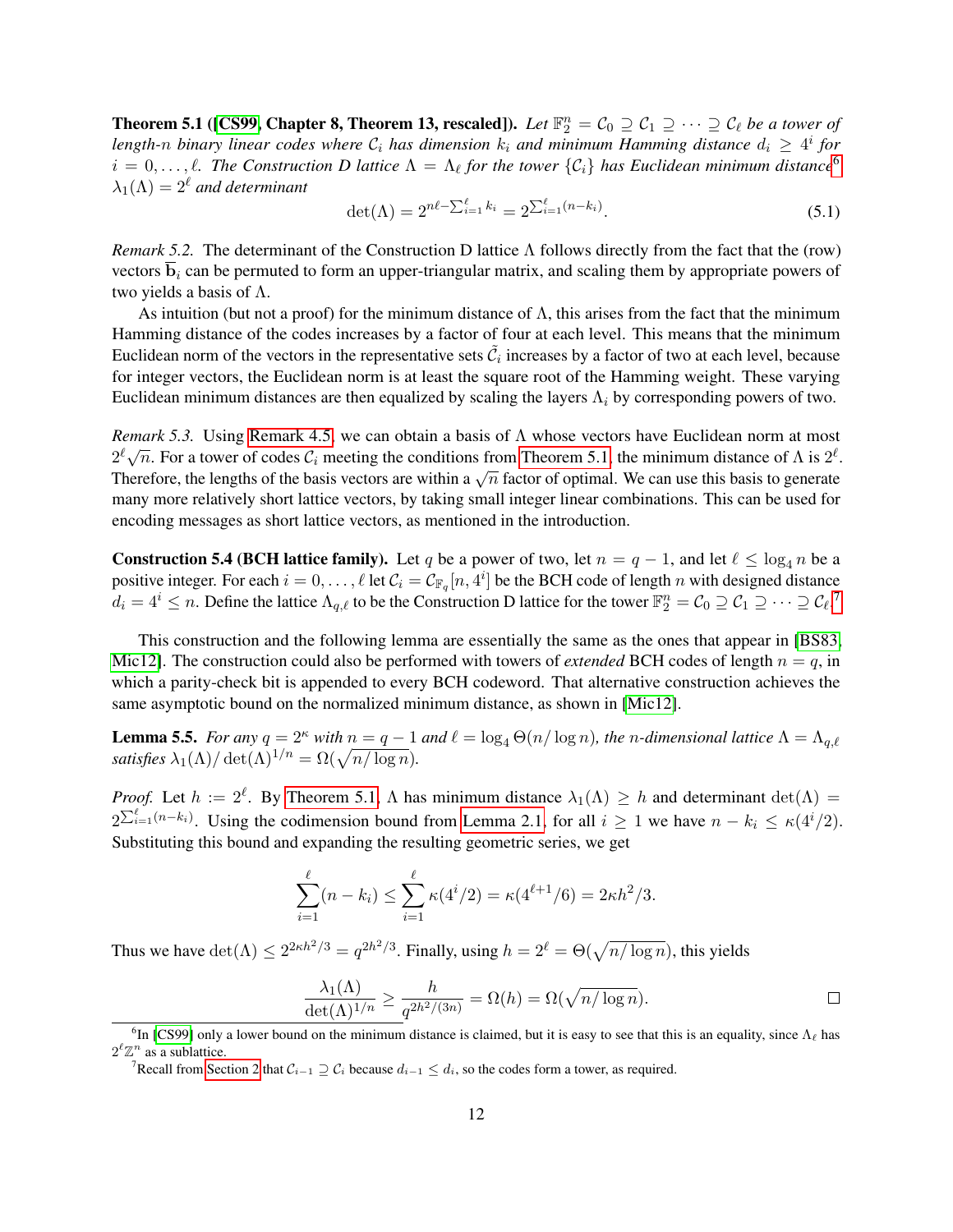<span id="page-12-10"></span>**Theorem 5.6.** Let q be a power of two with  $n = q - 1$ , and let  $\ell \leq \log_4(n - 1)$ . [Algorithm 2,](#page-9-2) using  $A$ lgorithm  $I$  as the decoder  $\mathcal{D}_i$  for code  $\mathcal{C}_i$ , is a list-decoding algorithm for the lattice  $\Lambda=\Lambda_{q,\ell}$  defined in *[Construction 5.4.](#page-11-4) Specifically, on input a received word*  $y \in \mathbb{R}^n$  *and*  $\varepsilon > 0$ , *the algorithm outputs a list of exactly those*  $\mathbf{v} \in \Lambda$  *such that*  $\|\mathbf{y} - \mathbf{v}\| \leq \lambda_1(\Lambda) \cdot \sqrt{(1 - \varepsilon)/2}$ , in time  $\text{poly}(n, 1/\varepsilon)^{\ell}$ . Moreover, for any  $\ell \leq \log_4((1 - \Omega(1))n)$  and constant  $\varepsilon > 0$ , the algorithm runs in time  $\text{poly}(n)$ .

*Proof.* Because  $d_i = 4^i$ , by [Theorem 3.4,](#page-6-2)  $\mathcal{D}_i$  decodes  $\mathcal{C}_i$  to Euclidean distance  $2^i \sqrt{(1 - \varepsilon)/2}$ . So, the decoders  $\mathcal{D}_i$  satisfy the requirements of [Algorithm 2,](#page-9-2) with  $e_0 = \sqrt{(1-\varepsilon)/2} < 1$ . Therefore, by [Theorem 4.6](#page-9-4) and [Theorem 5.1,](#page-10-1) [Algorithm 2](#page-9-2) list decodes  $\Lambda$  to Euclidean distance  $2^{\ell}e_0 = \lambda_1(\Lambda) \cdot \sqrt{(1-\varepsilon)/2}$ .

By [Theorem 3.4](#page-6-2) and [Theorem 4.7,](#page-10-3) the running time is  $poly(n, 1/\varepsilon) \cdot S^\ell$ , where  $S = poly(n, 1/\varepsilon)$  is as in [Equation \(3.4\),](#page-5-4) for  $1/R^* \le n/(n - d_\ell) \le n$ . In particular, when  $d_\ell = 4^\ell \le (1 - \Omega(1))n$ , we have  $1/R^* = O(1)$ , and when  $\varepsilon > 0$  is a positive constant, we have  $S = O(1)$  by [Equation \(3.4\).](#page-5-4) Therefore, because  $\ell = O(\log n)$ , the running time  $\text{poly}(n, 1/\varepsilon) \cdot S^{\ell} = \text{poly}(n)$ , as claimed.  $\Box$ 

Finally, taking any  $\ell = \log_4 \Theta(n / \log n)$  and combining [Lemma 5.5](#page-11-5) with [Theorem 5.6](#page-12-10) yields our main result, [Theorem 1.1.](#page-1-0)

# References

- <span id="page-12-8"></span>[BR60] R. C. Bose and D. K. Ray-Chaudhuri. On a class of error correcting binary group codes. *Information and Control*, 3(1):68–79, 1960.
- <span id="page-12-7"></span>[BS83] E. S. Barnes and N. J. A. Sloane. New lattices packings of spheres. *Can. J. Math*, XXXV(1):117– 130, 1983.
- <span id="page-12-4"></span>[CS99] J. Conway and N. J. A. Sloane. *Sphere Packings, Lattices and Groups*. Springer-Verlag New York, third edition, 1999.
- <span id="page-12-6"></span>[DP19] L. Ducas and C. Pierrot. Polynomial time bounded distance decoding near Minkowski's bound in discrete logarithm lattices. *Des. Codes Cryptogr.*, 87(8):1737–1748, 2019.
- <span id="page-12-1"></span>[Eli88] P. Elias. Zero error capacity under list decoding. *IEEE Transactions on Information Theory*, 34(5):1070–1074, September 1988. Originally appeared as *Quarterly Progress Report*, vol. 48, pp. 88-90, Research Laboratory of Electronics, MIT, January 1958.
- <span id="page-12-2"></span>[GL89] O. Goldreich and L. A. Levin. A hard-core predicate for all one-way functions. In *STOC*, pages 25–32. 1989.
- <span id="page-12-5"></span>[GP12] E. Grigorescu and C. Peikert. List decoding Barnes-Wall lattices. In *IEEE Conference on Computational Complexity*, pages 316–325. 2012.
- <span id="page-12-0"></span>[GRS19] V. Guruswami, A. Rudra, and M. Sudan. Essential coding theory. March 2019. [https://cse.buffalo.edu/faculty/atri/courses/coding-theory/](https://cse.buffalo.edu/faculty/atri/courses/coding-theory/book/web-coding-book.pdf) [book/web-coding-book.pdf](https://cse.buffalo.edu/faculty/atri/courses/coding-theory/book/web-coding-book.pdf).
- <span id="page-12-3"></span>[GS98] V. Guruswami and M. Sudan. Improved decoding of Reed-Solomon and algebraic-geometry codes. *IEEE Trans. Inf. Theory*, 45(6):1757–1767, 1999. Preliminary version in FOCS 1998.
- <span id="page-12-9"></span>[Hoc59] A. Hocquenghem. Codes correcteurs d'erreurs. *Chiffres*, 2:147–156, 1959.